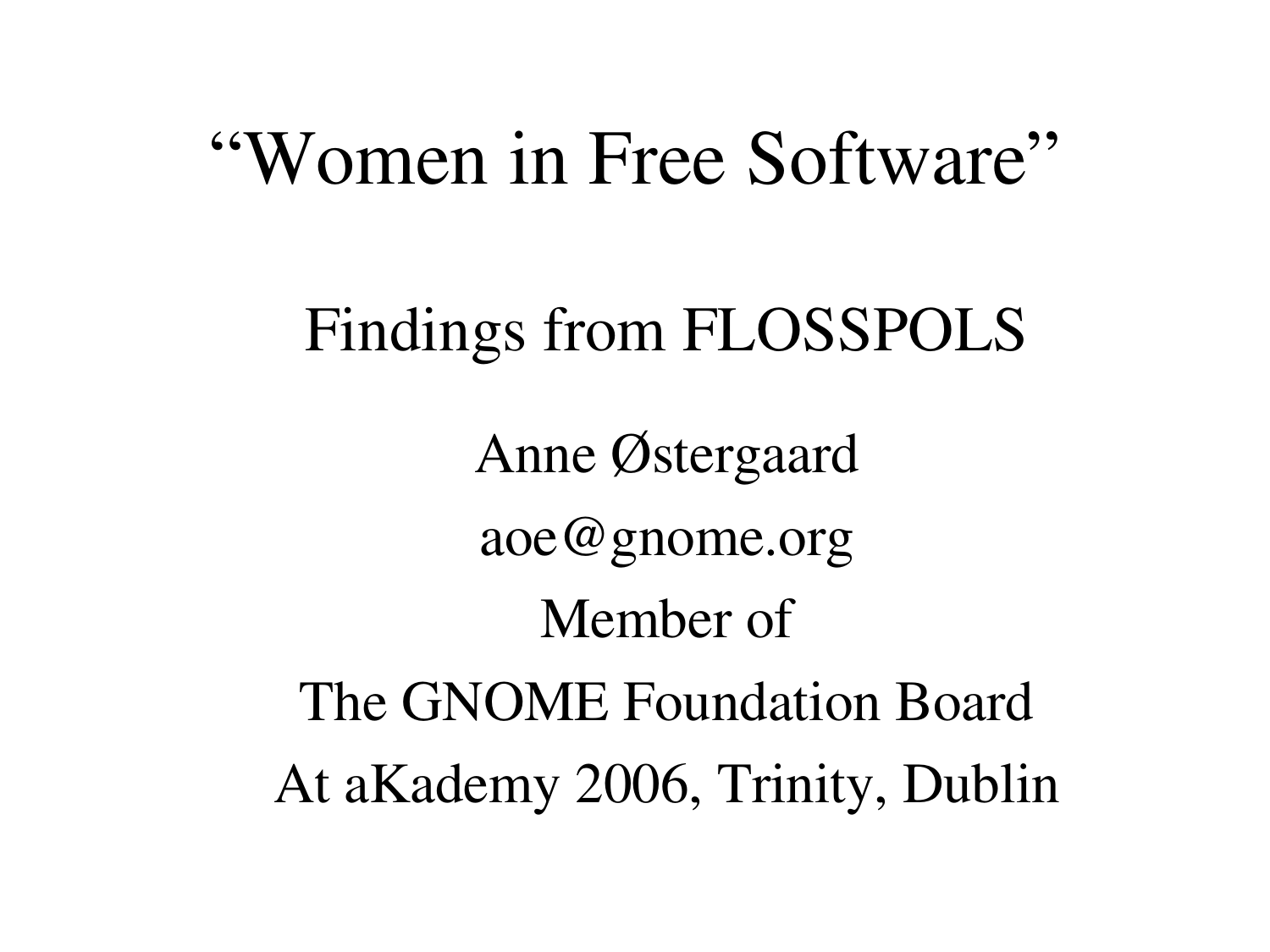Are women in FLOSS considered as bugs, babes, groupies, or equal partners in their fields?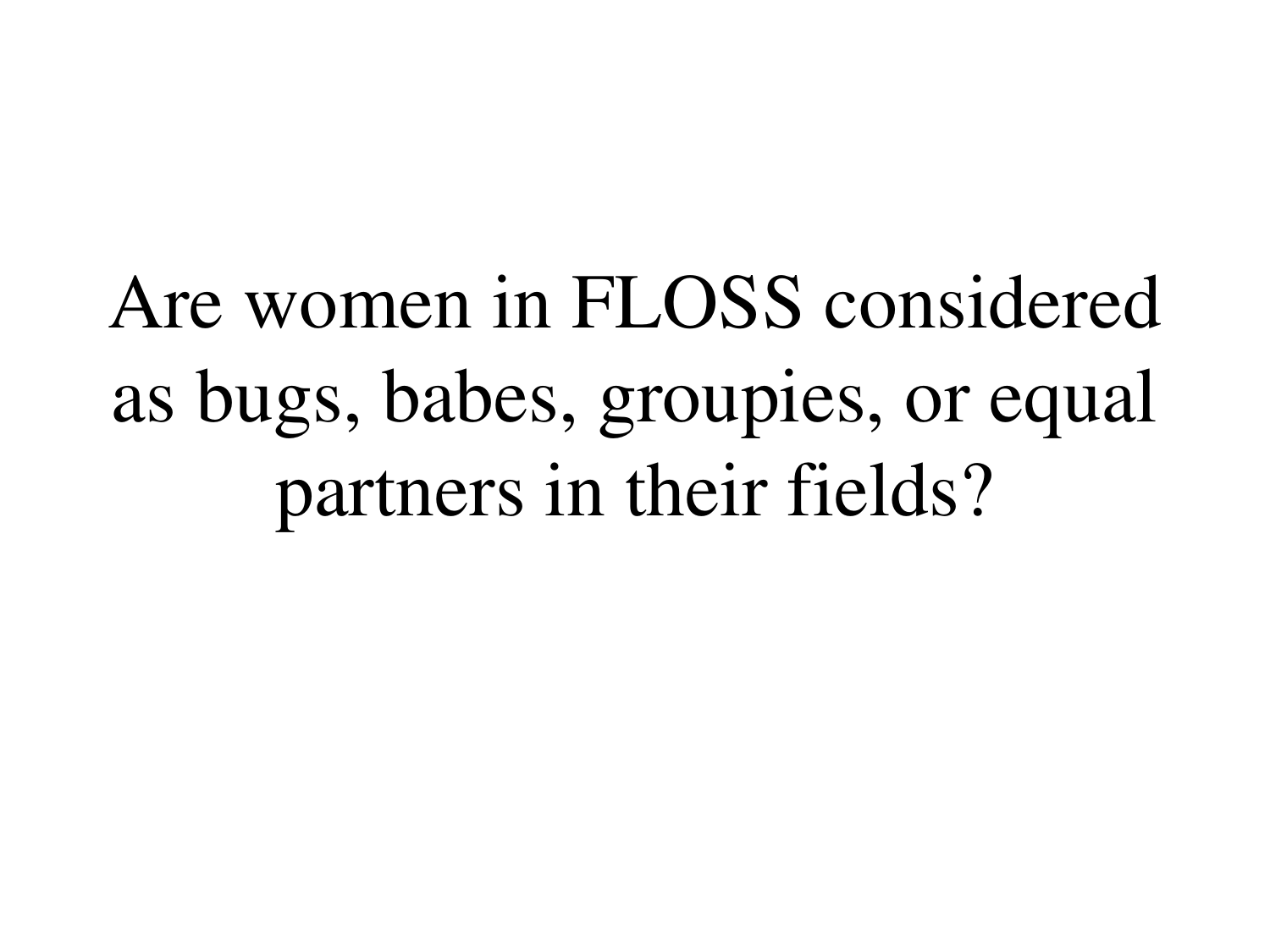### Proprietary Software

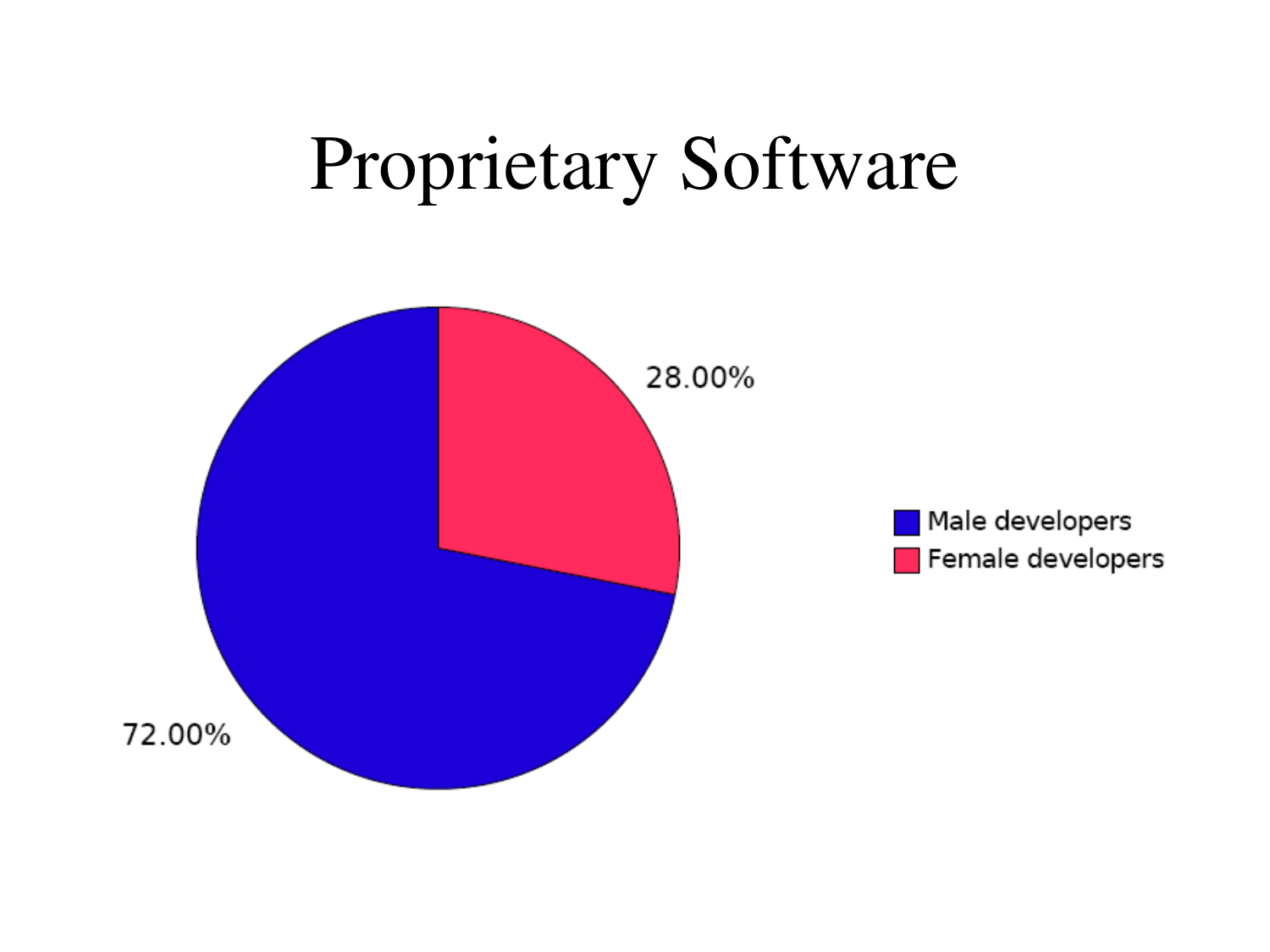#### Free Software

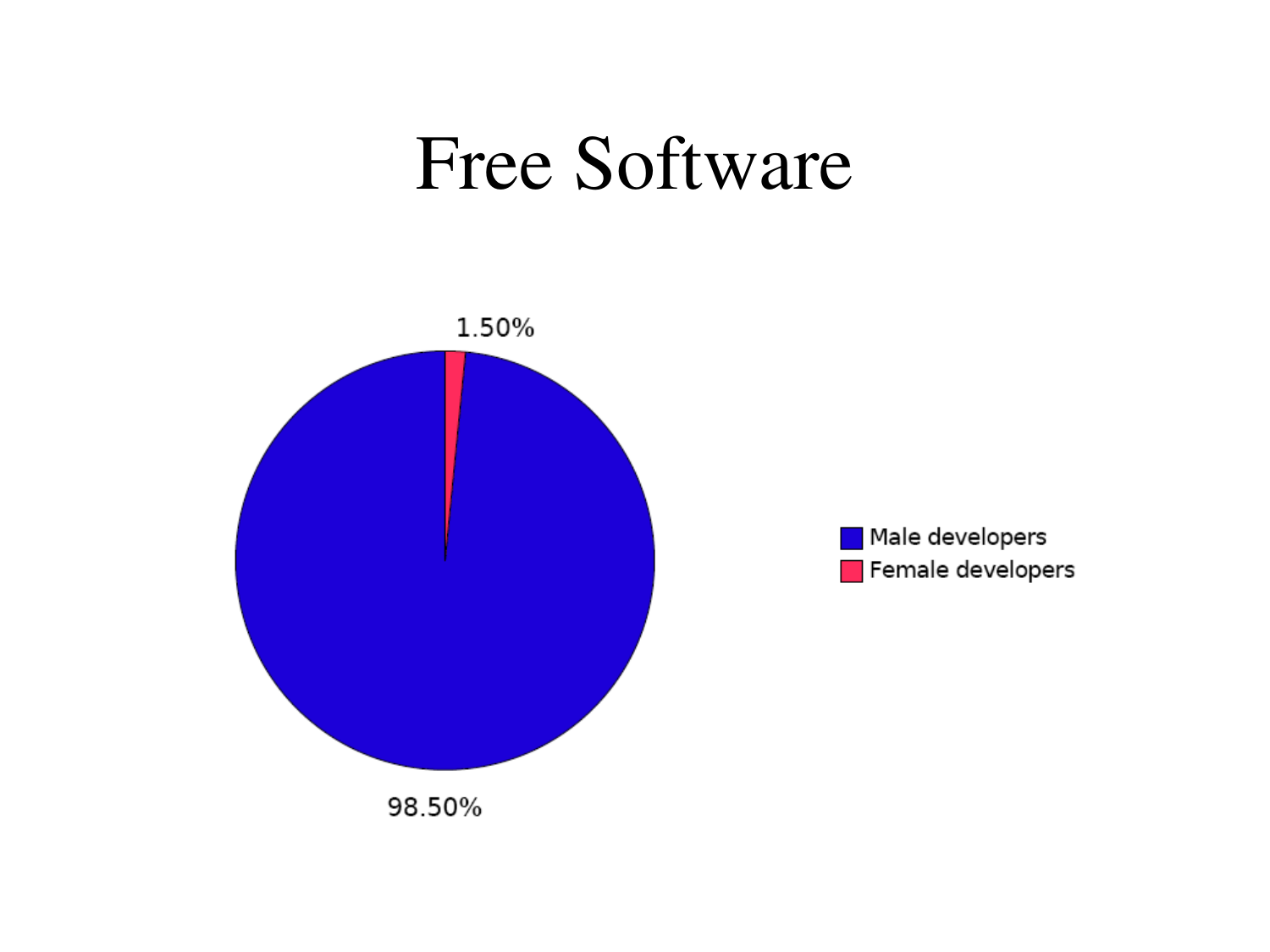## Why is it so?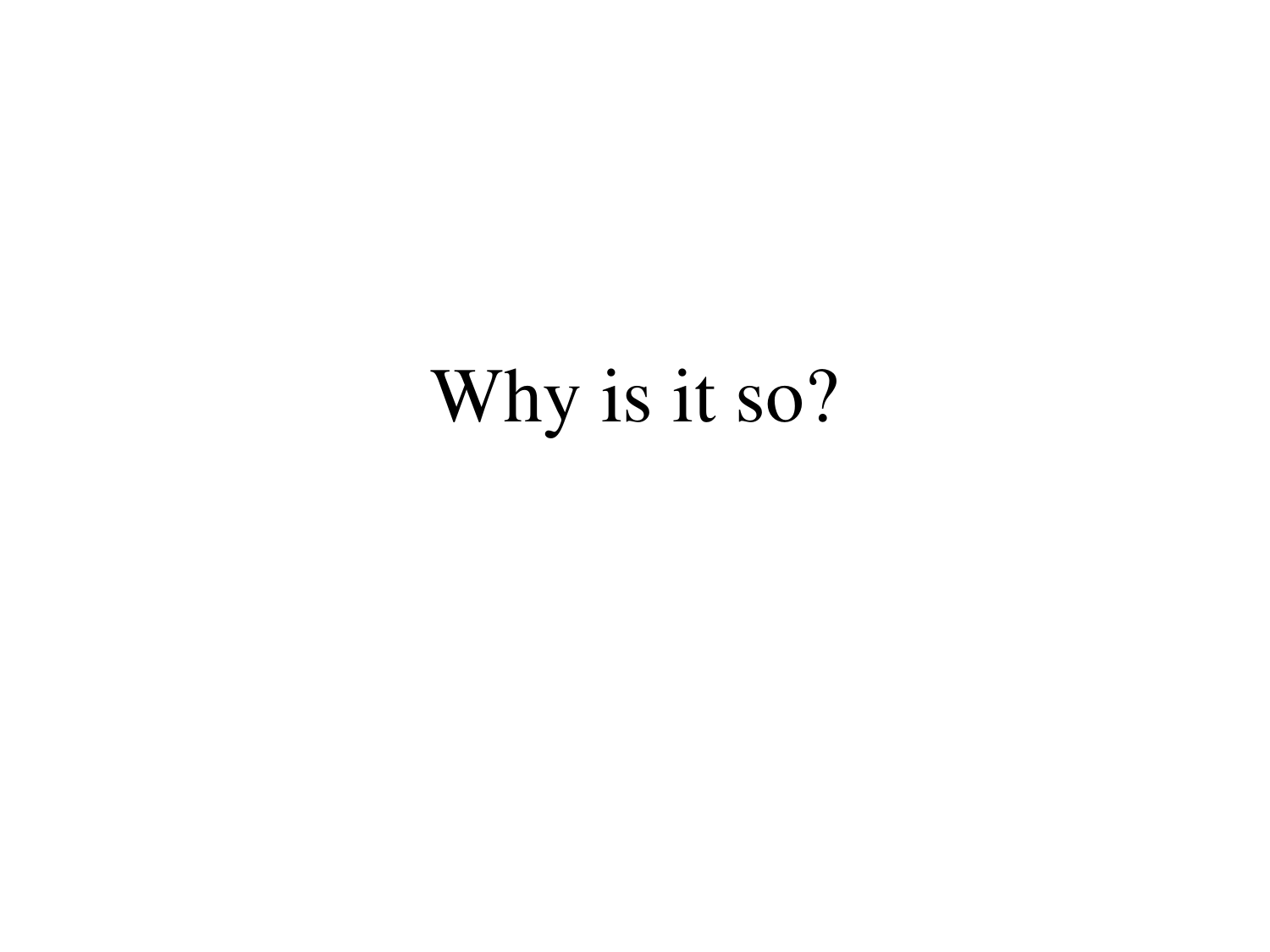# FLOSSPOLS project

- Studies on Free/Libre Open Source Software
- Funded by the EU commission
- March 2004 to February 2006
- Three strands: One on gender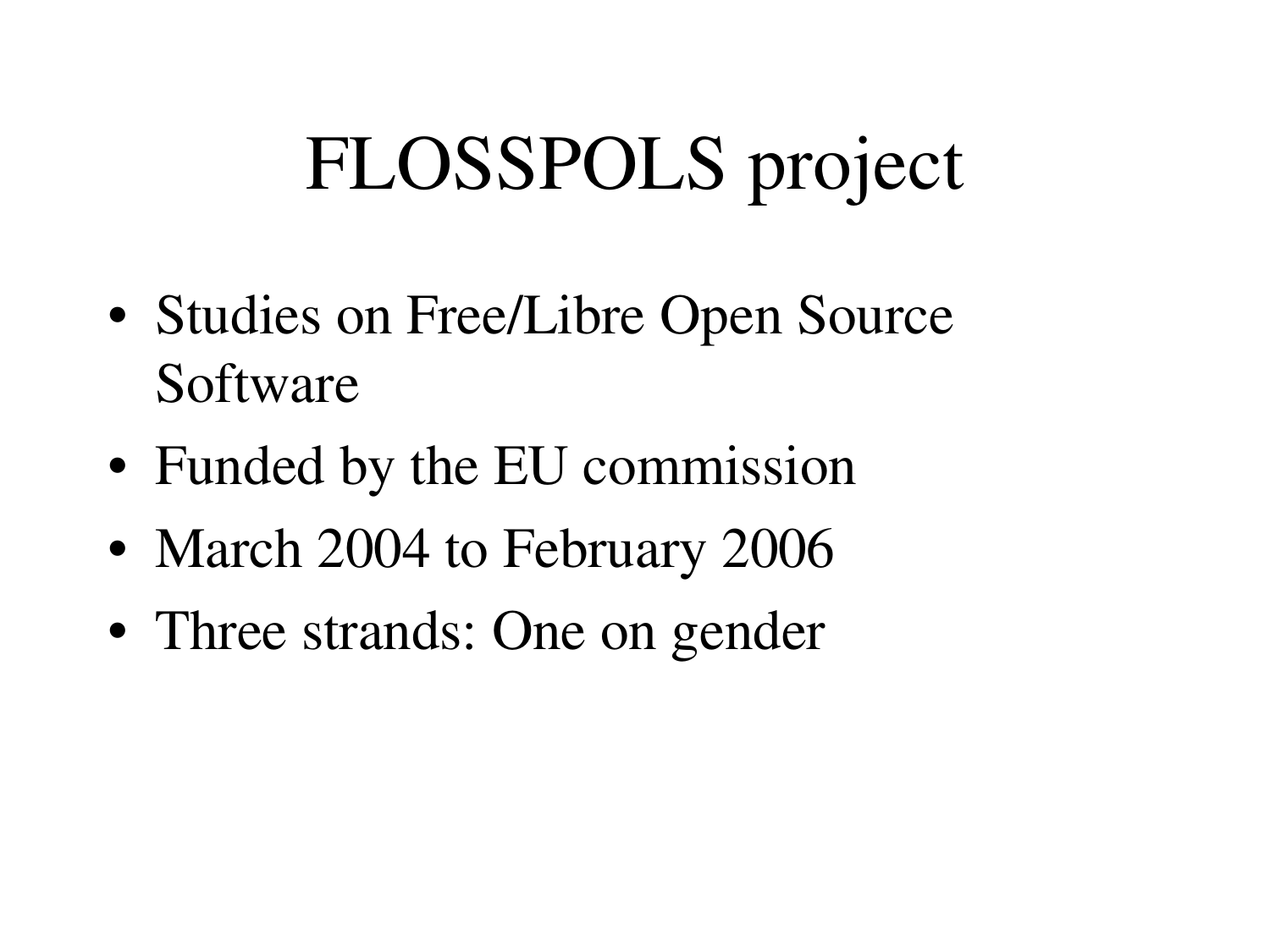### Gender Study: Aims

- Produce first study of gender in FLOSS
- Gather socio-economic data
- Identify reasons for the gender gap
- Establish recommendations for change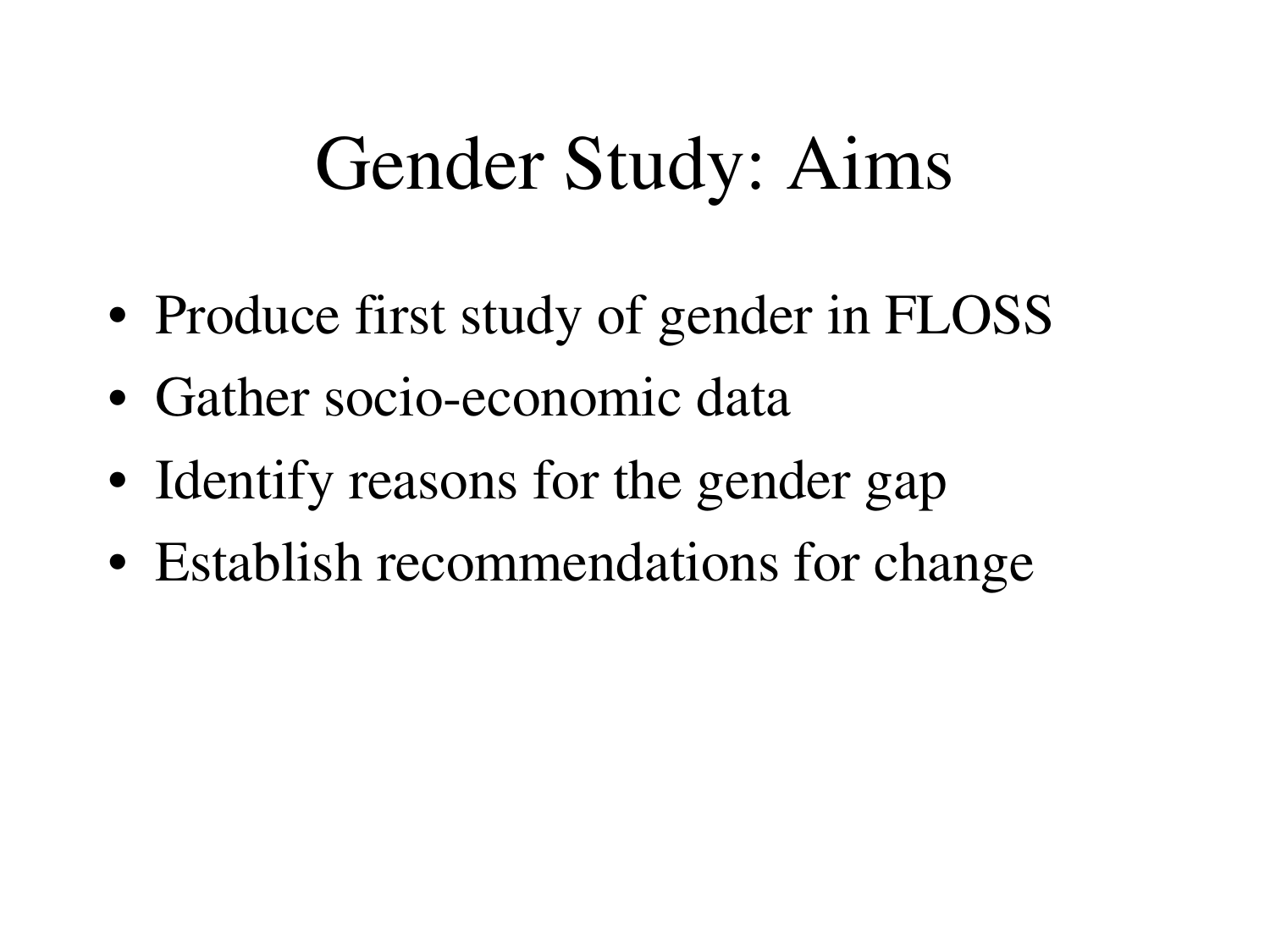# Study Methodology

- Ethnography
- Unstructured and semi-structured interviews
- Participant observation
- Quantitative methodology:
- Online survey (1541 participants)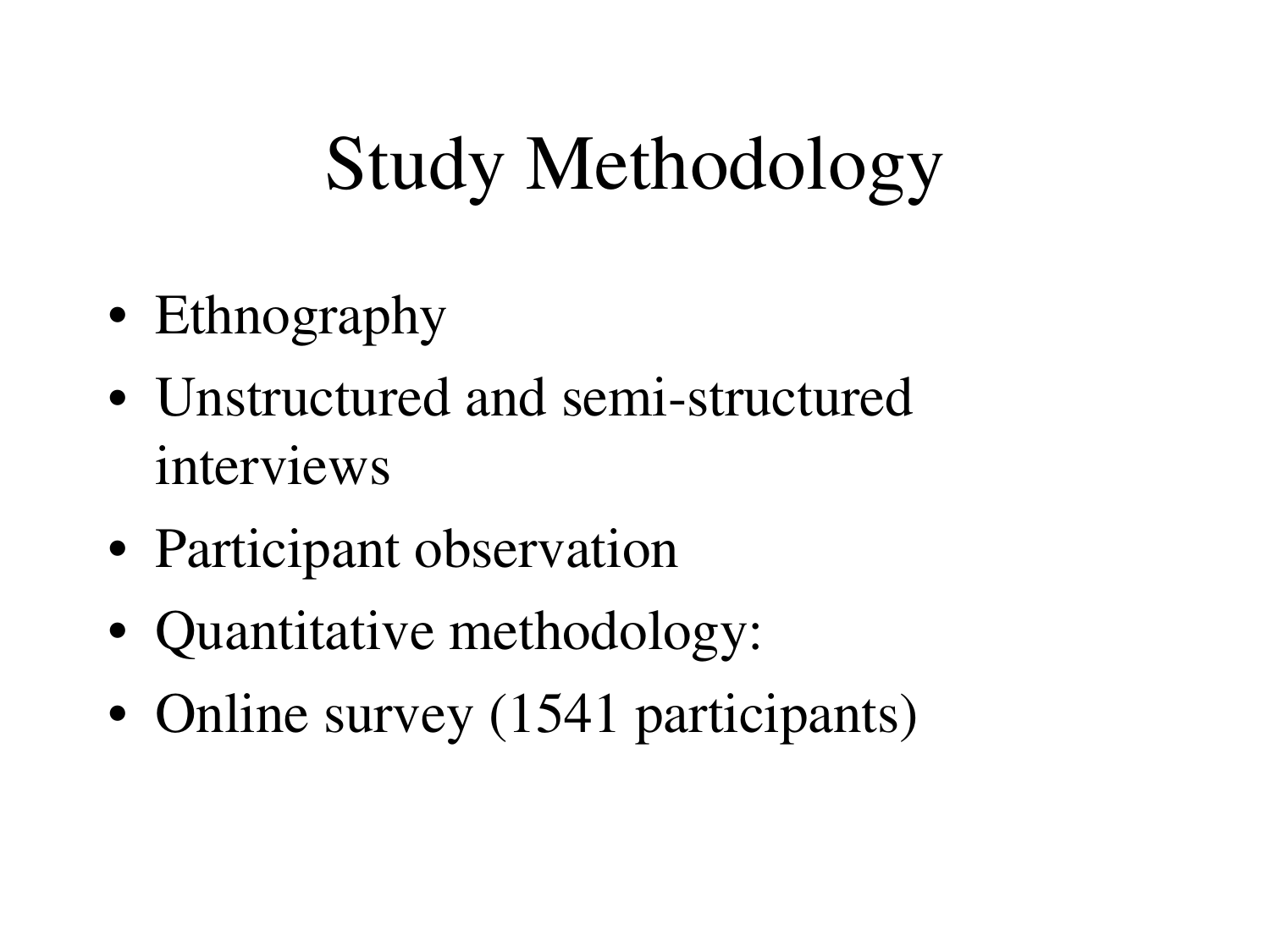### Would more female participants be better for the whole community?

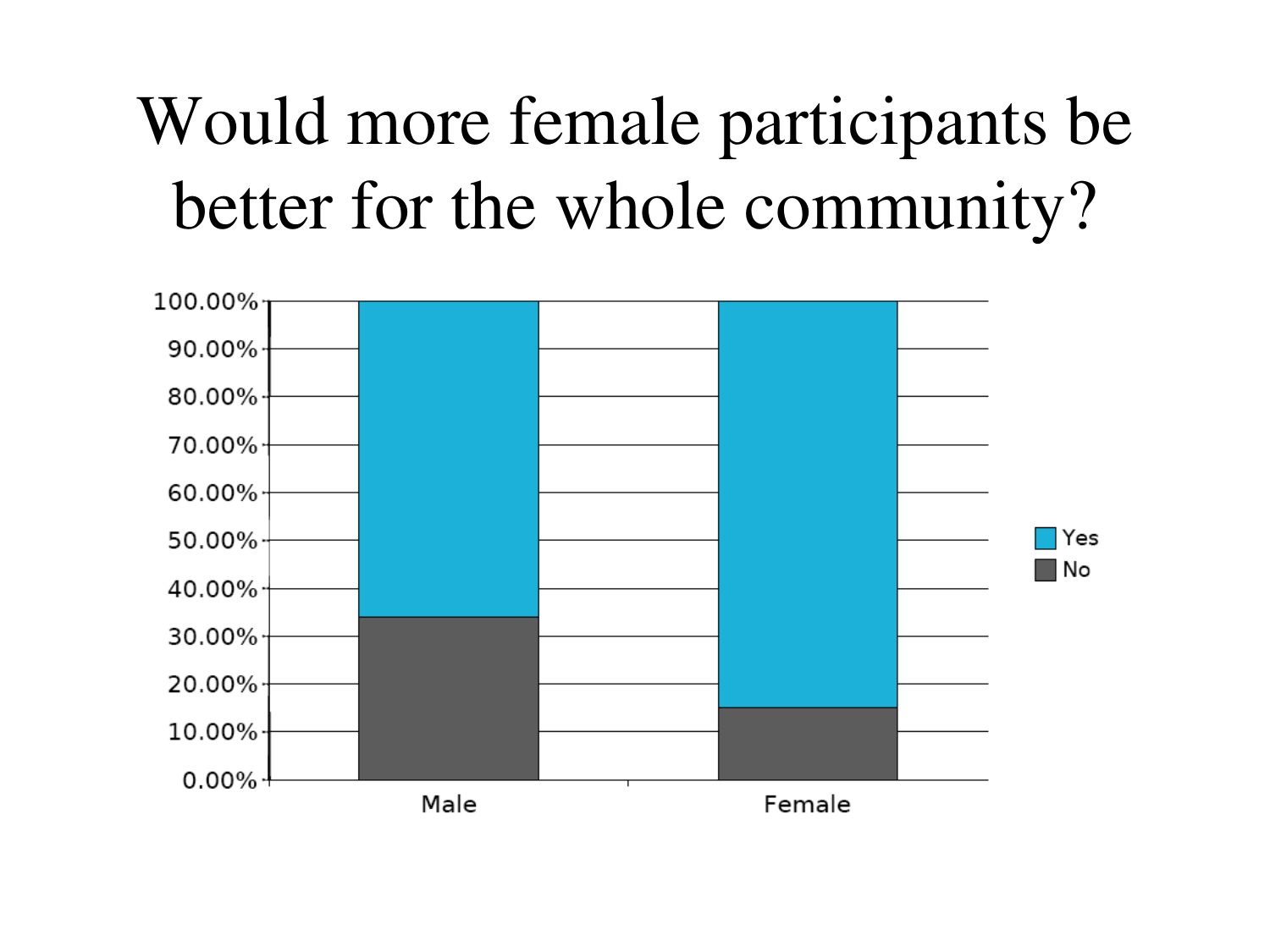As FLOSS constitutes an increasingly significant arena of technological advancement and economic development, it has become an important public policy question!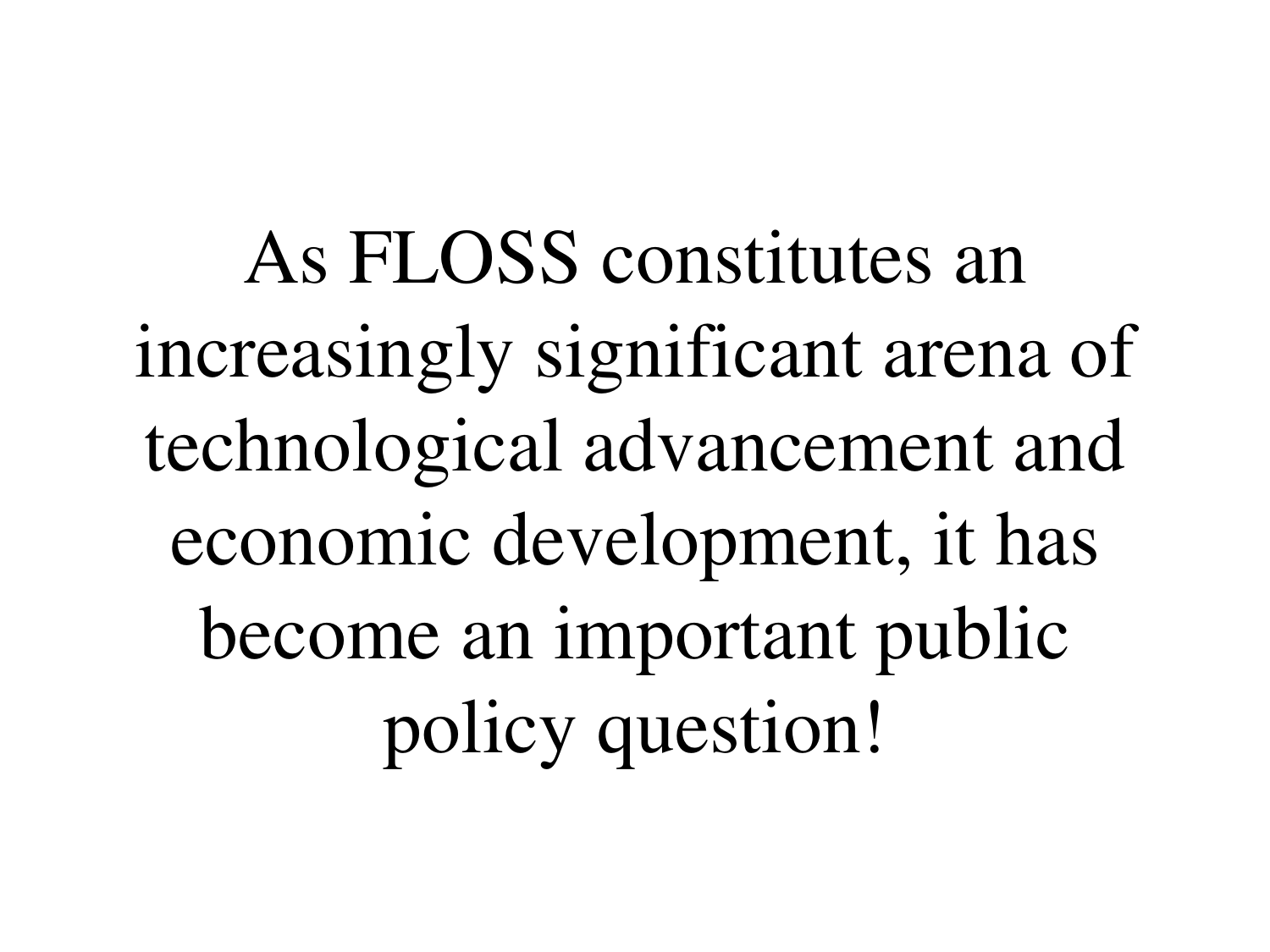# Are women not interested in FLOSS? or Are women being excluded?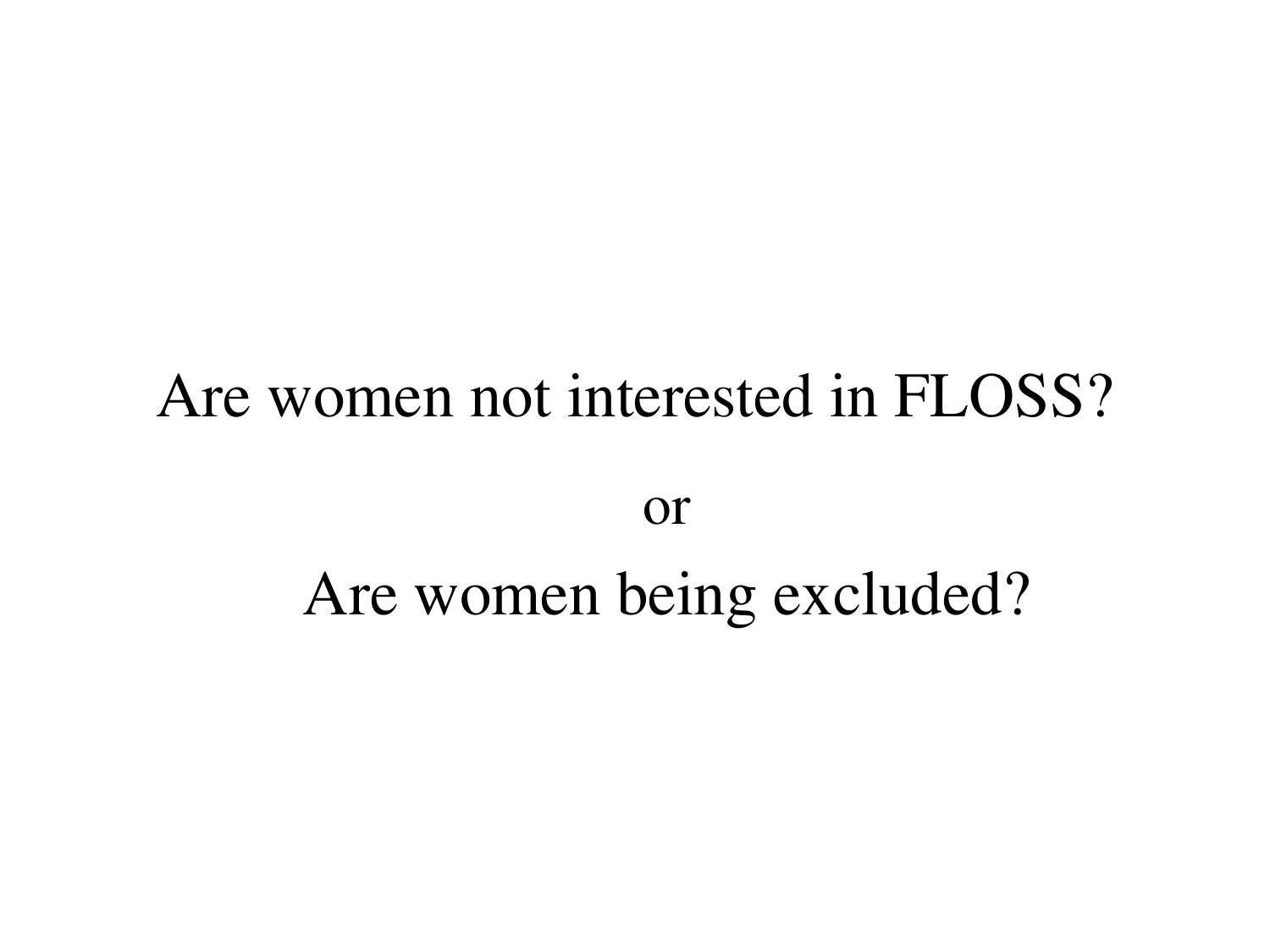### Hidden discrimination?

"Most discrimination of all kinds is utterly unintentional, and that kind of discrimination is harder to tackle because there is no evil intent and no-one to directly blame. It still needs tackling and that is in part about making people understand when their culture and actions put off or exclude others."  $-$  Alan Cox.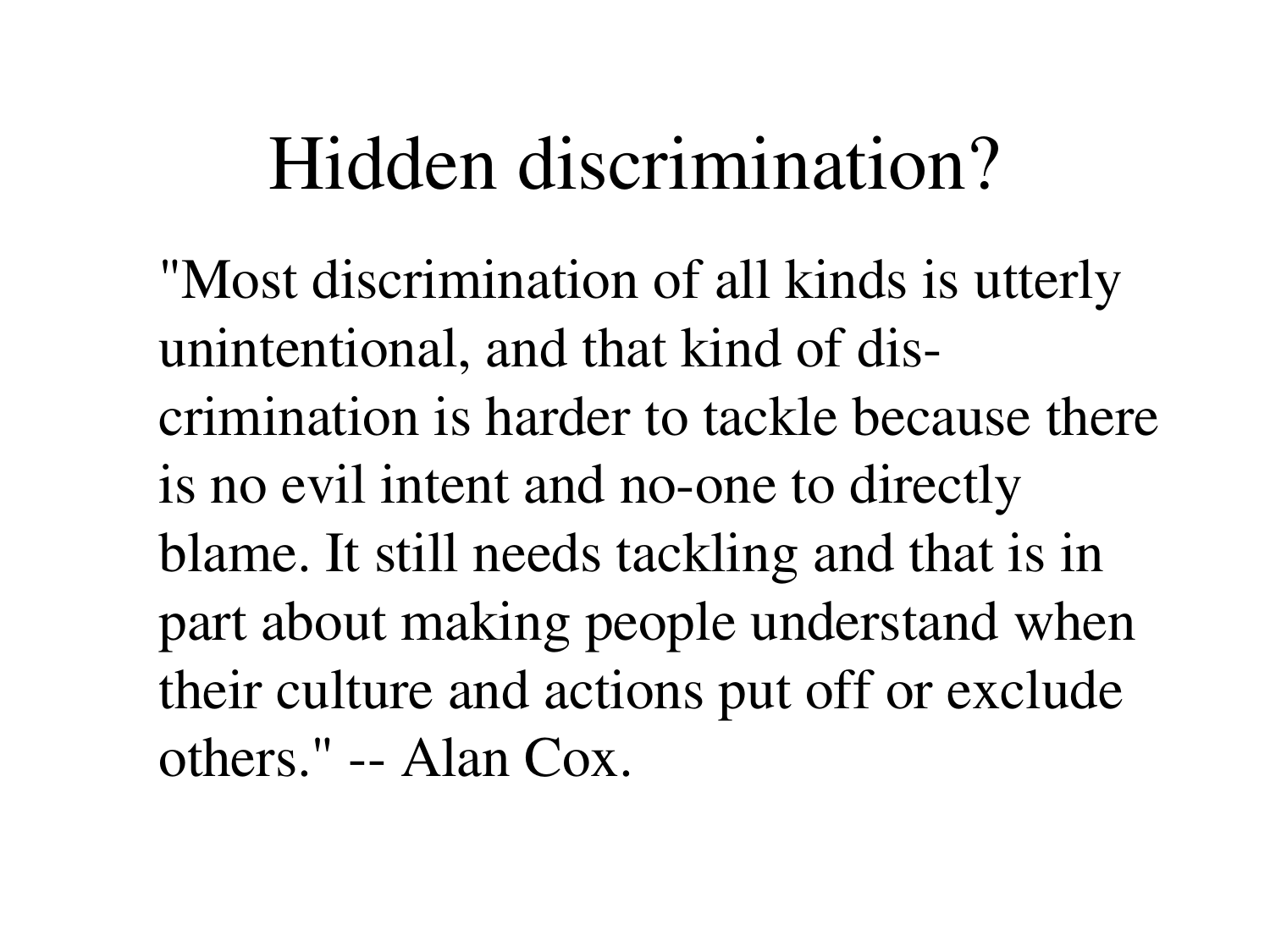# Conscious or unconscious exclusion?

- Jokes about women
- Using "he" in documentation
- Assuming that society is gender blind
- Valuing coding as superior to all other skills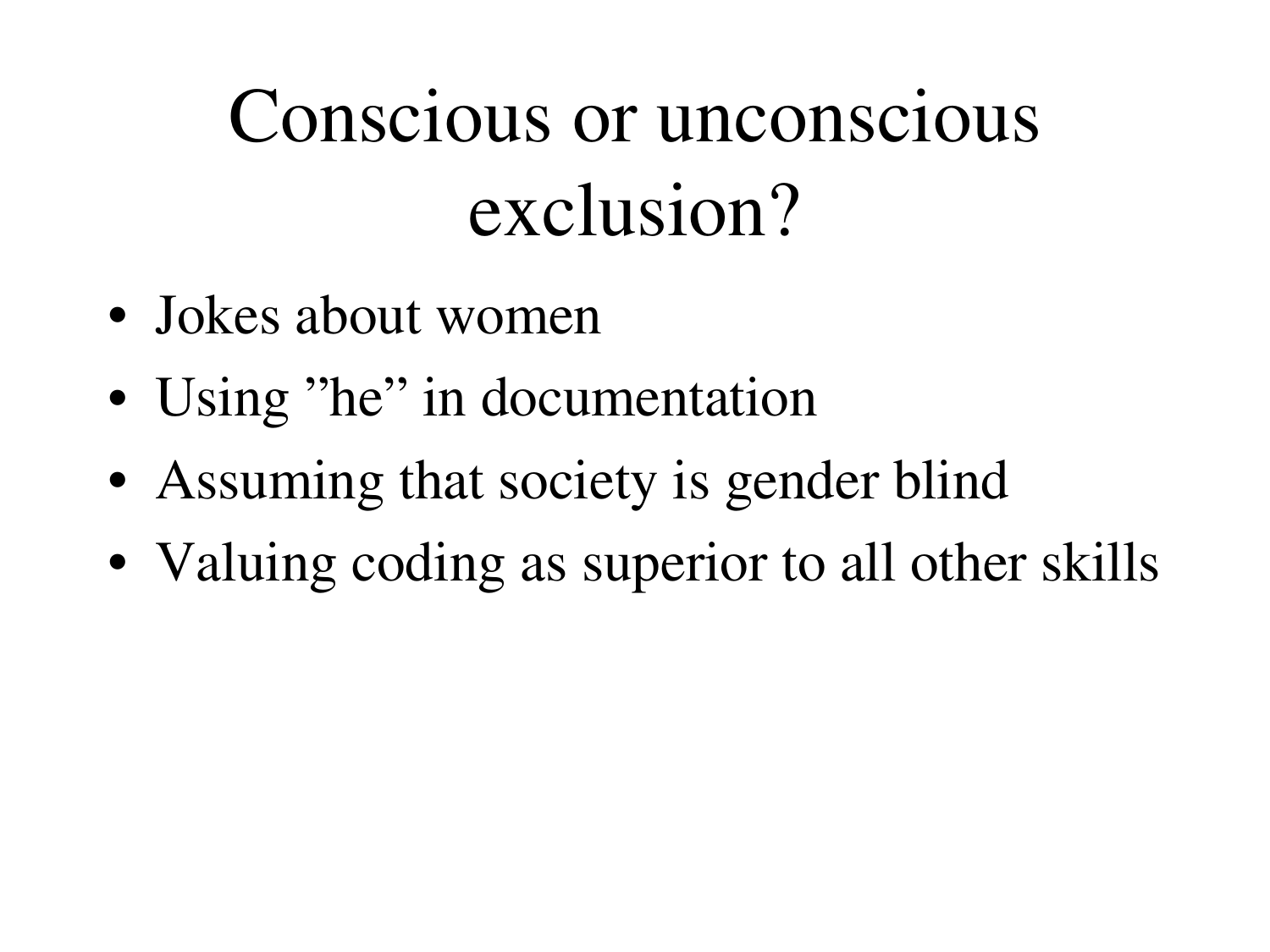#### Is code the only thing that matters?

#### Typical tasks:

#### Men

- Writing code
- Testing
- Bug reports
- "Technical tasks"

#### Women

- Documentation
- Organising events
- Translating
- "Social tasks"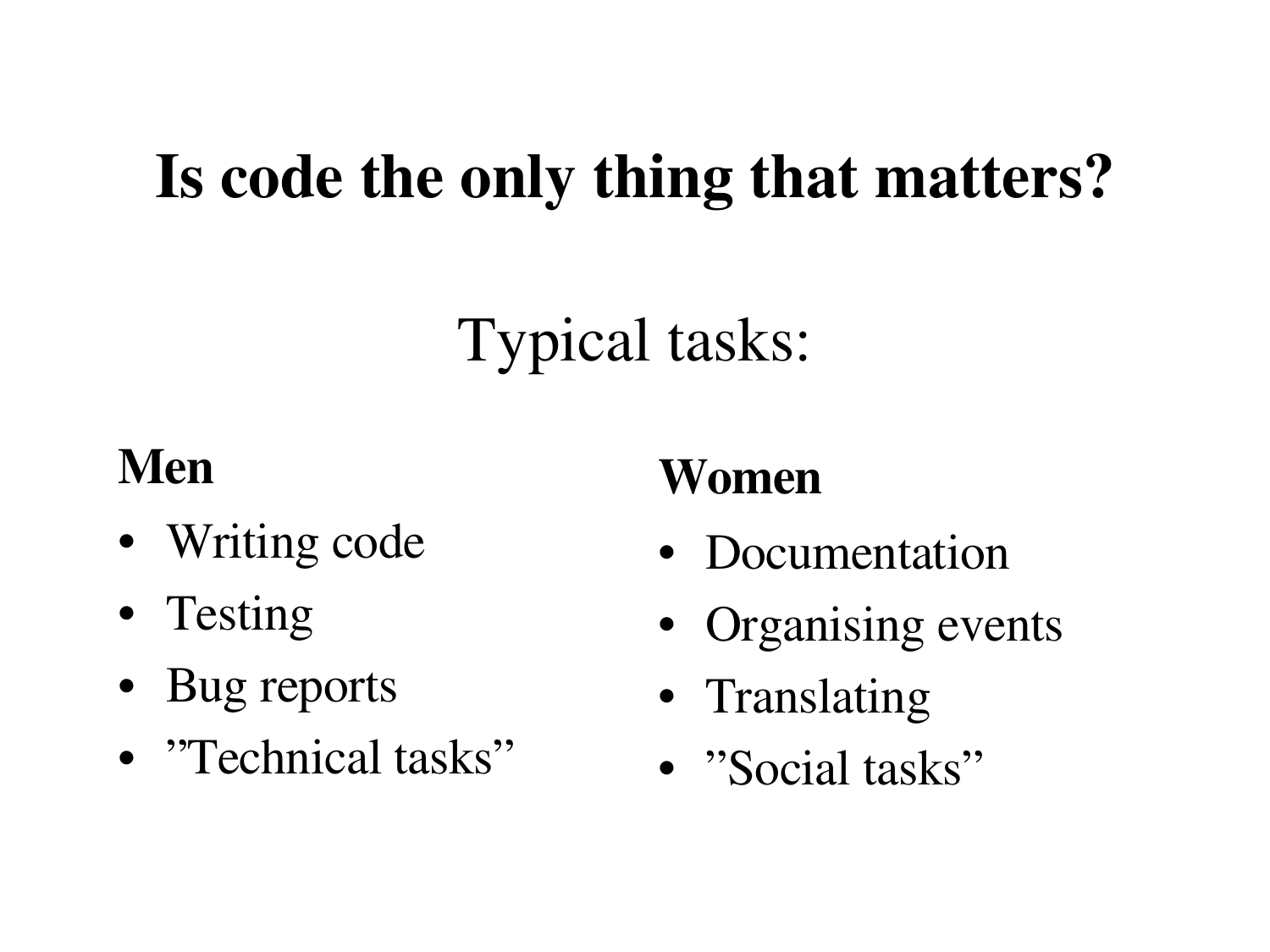#### "Regarding the FLOSS community as a whole, have you ever observed discriminatory behaviour toward women?"

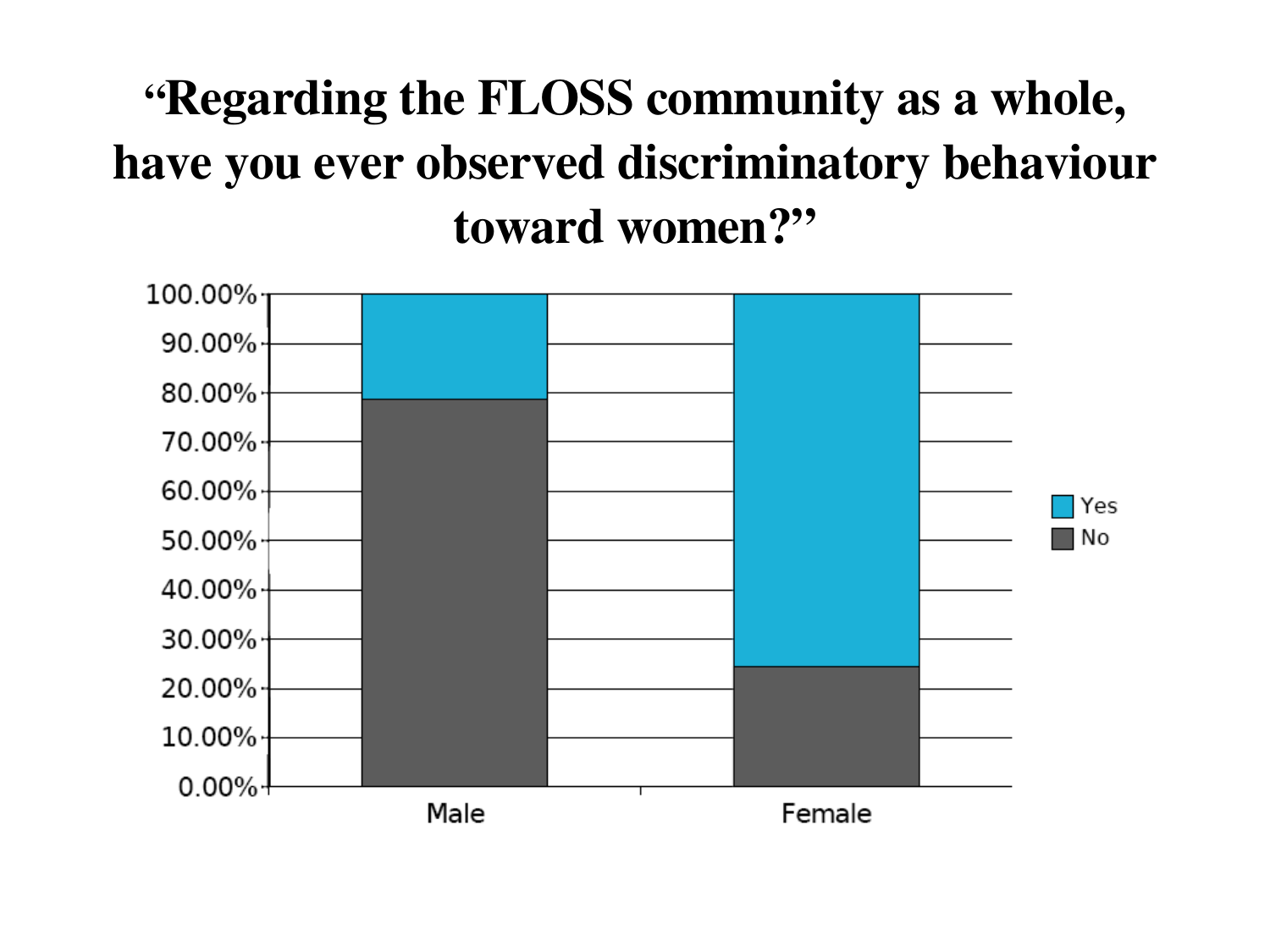# Do women have as much experience with computers?

|                                   | Male | Female |
|-----------------------------------|------|--------|
| Age of first computer use         | 12   | 14.5   |
| Age of first computer possession  | 15   | 19     |
| Year of intial F/LOSS involvement | 1996 | 1999   |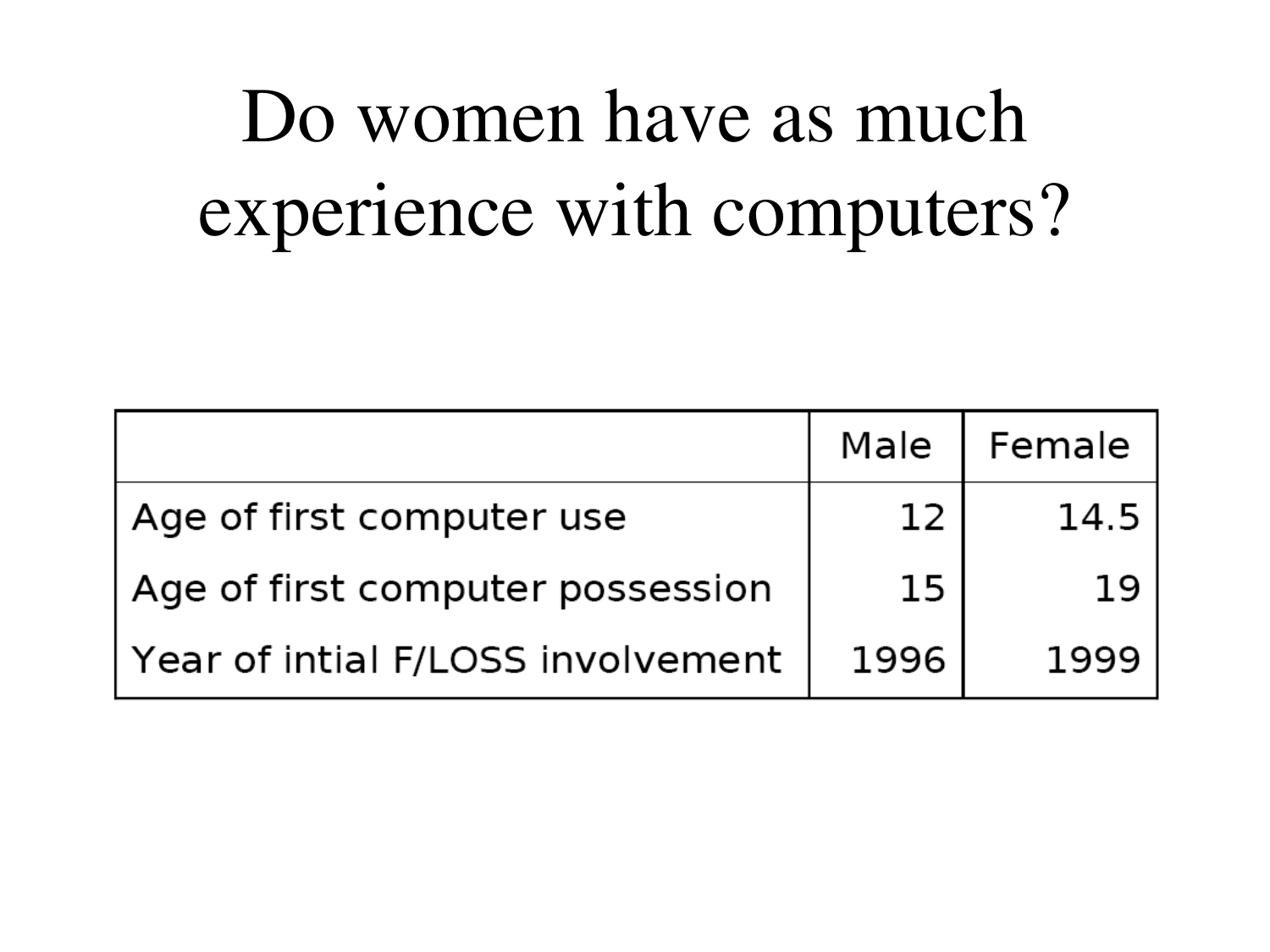# The usual role models? Have a look at some new role models!







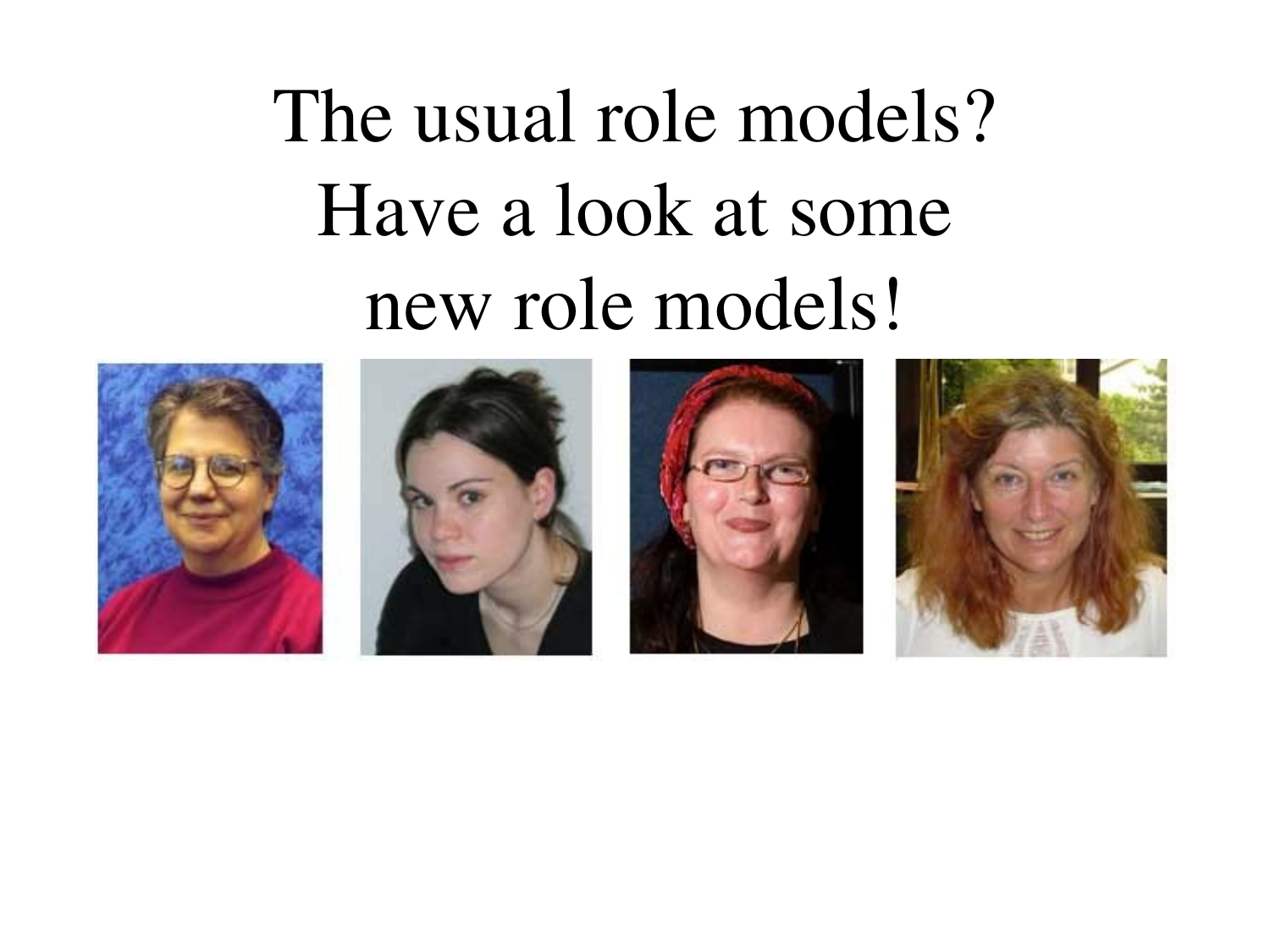#### "For whom is it easier to get acknowledgement for FLOSS work?"

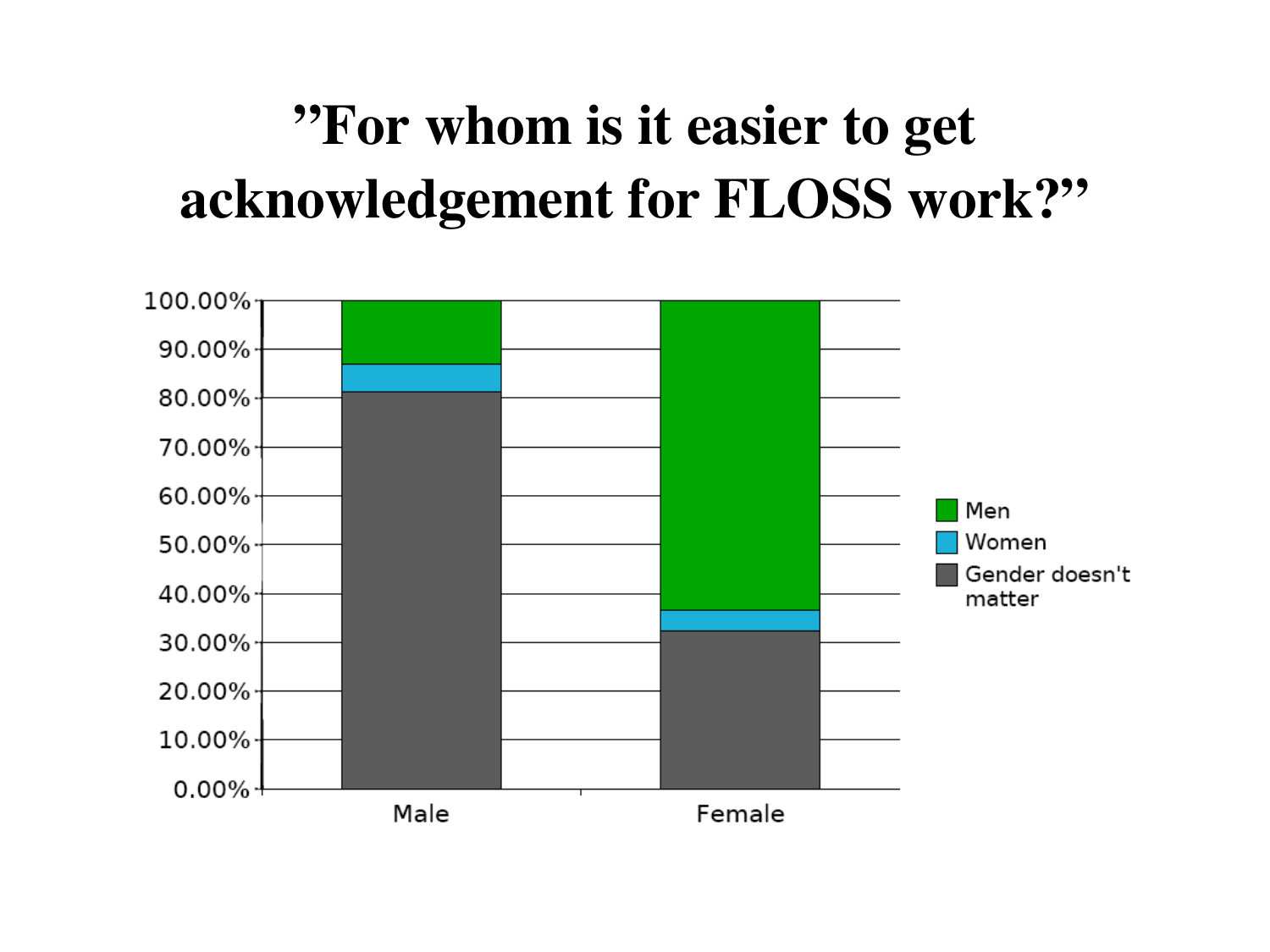#### Is it true that women get more attention for their gender than their skills? Men and women agree. - The answer is yes!

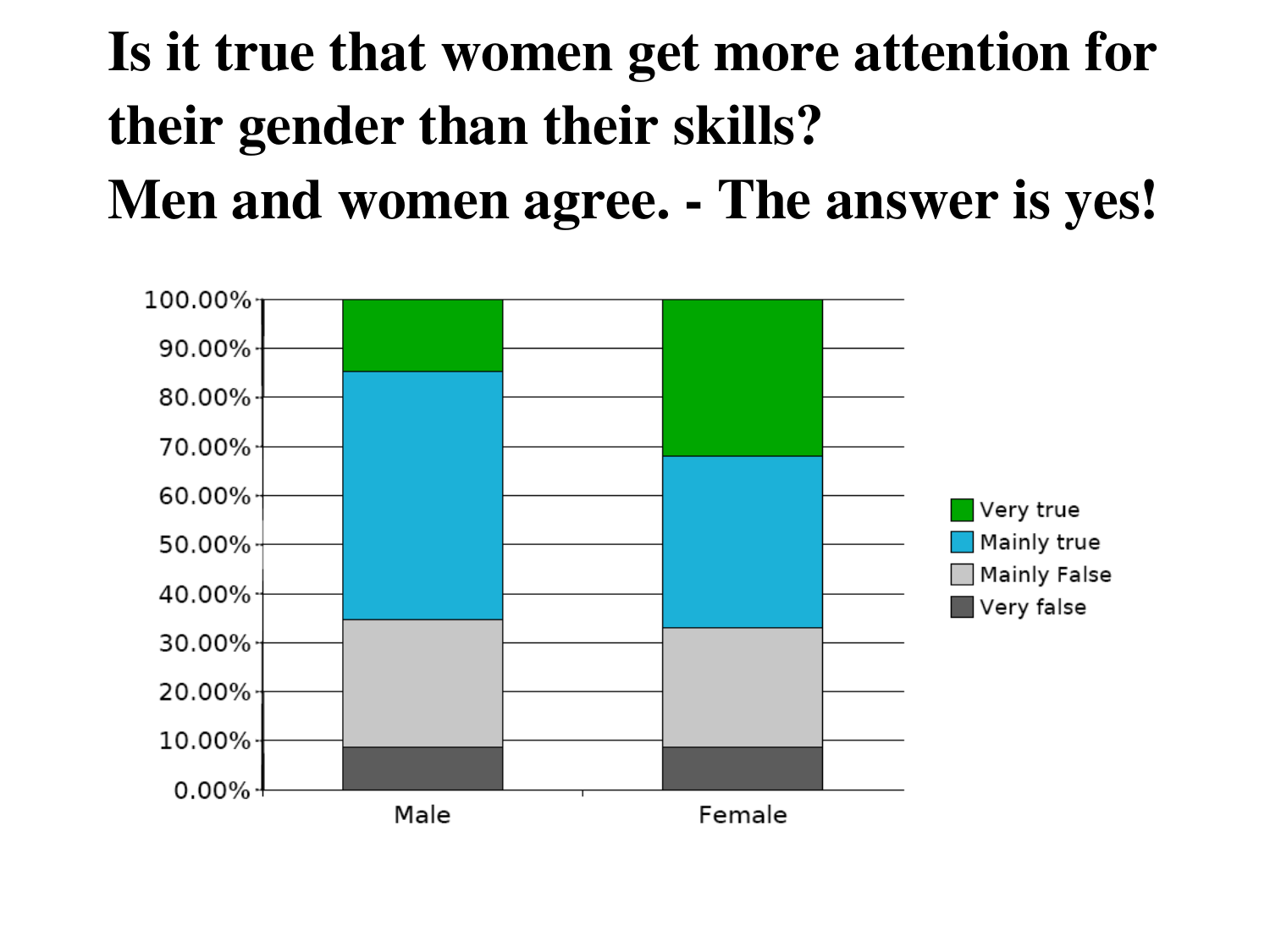# Recognition

Thank you to University of Cambridge and:

- Bernhard Krieger
- James Leach
- Dawn Nafus
- Hanna Wallach
- Graphs provided by Hannah Wallach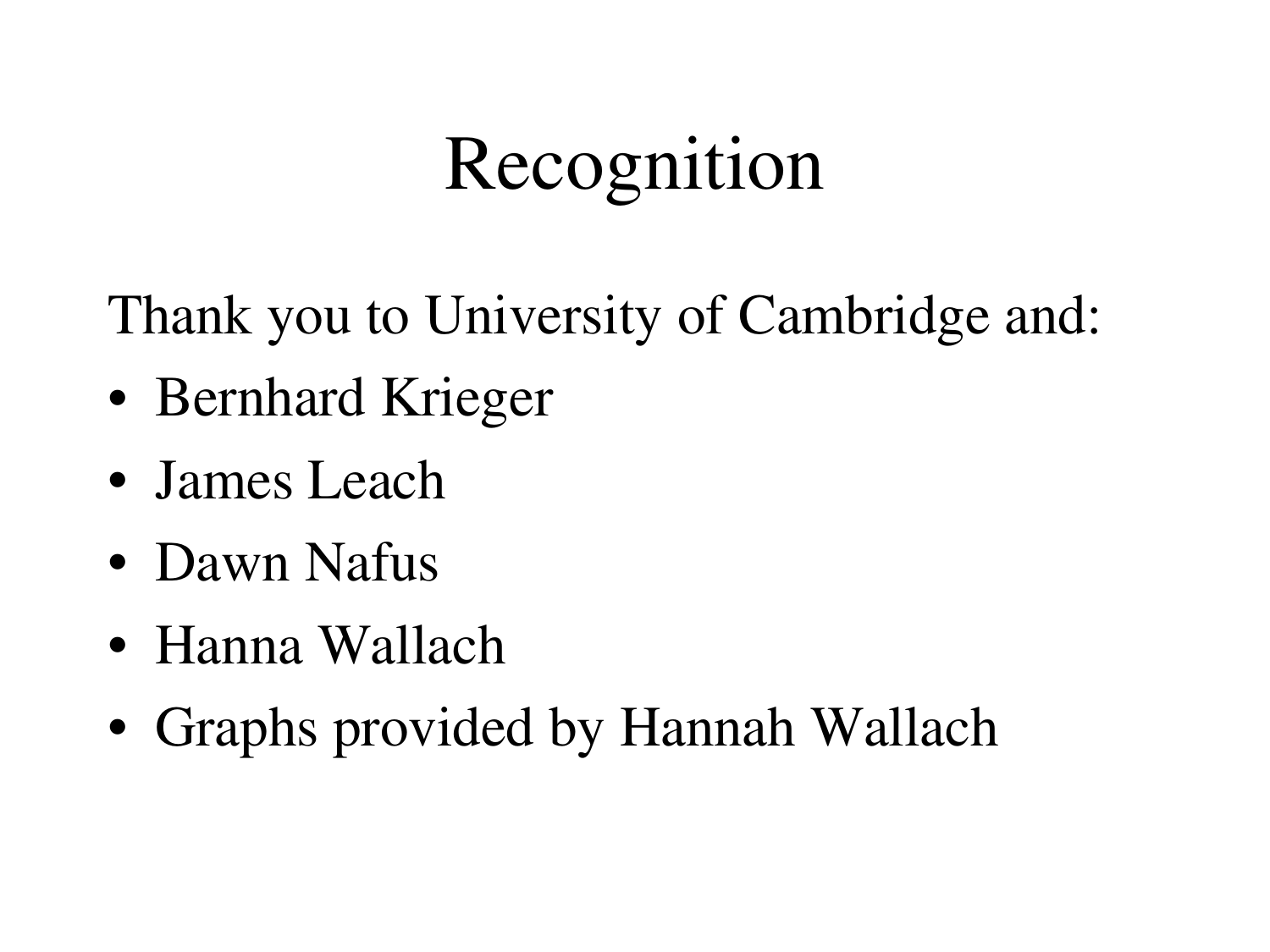### The man and his machine..

"Everything was to do with computers. Absolutely everything."

The question why women are absent from computers is the wrong question.

When in fact technology has been defined as "that which men do."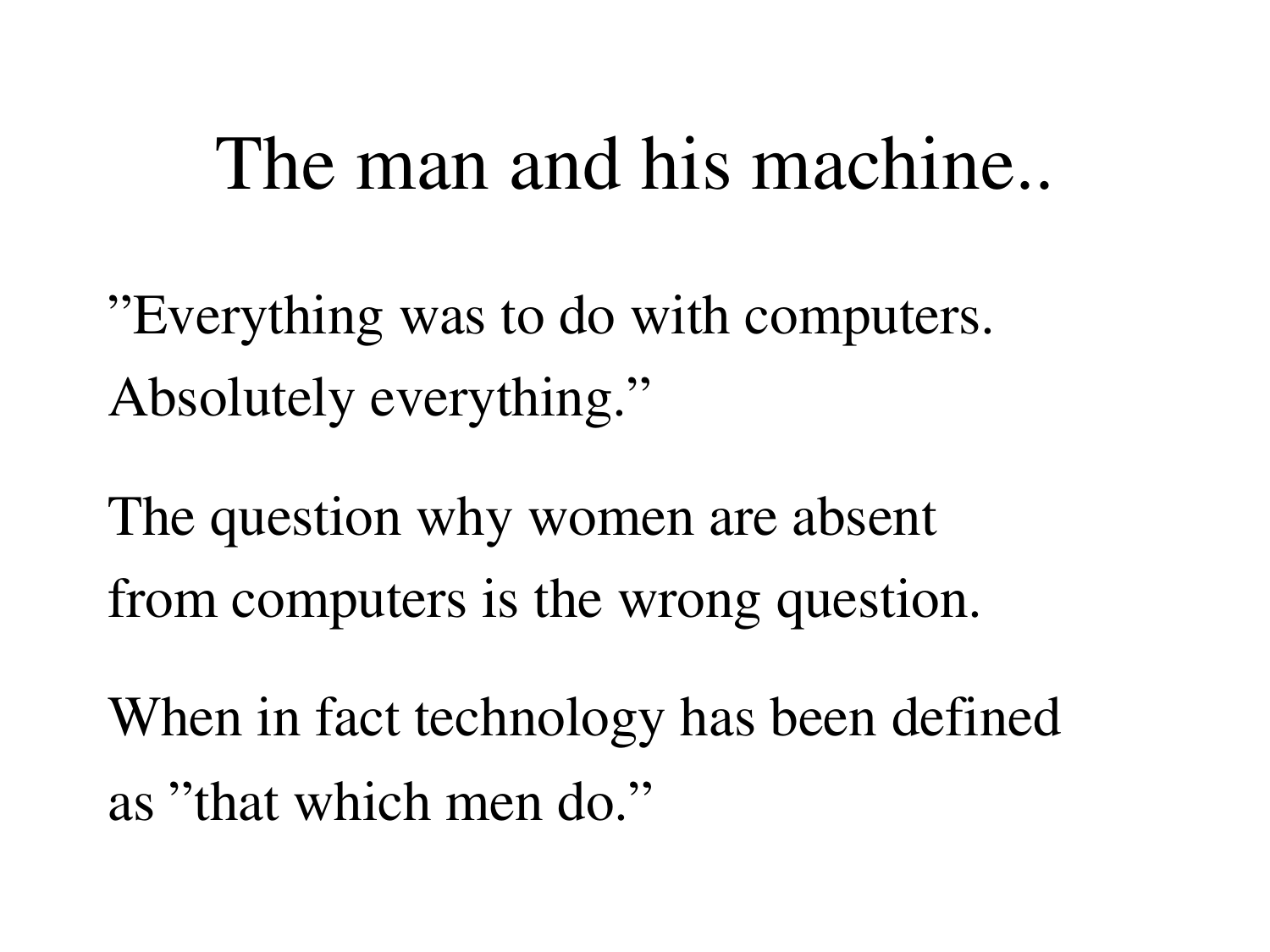## Historically technologies stop being technologies when women have access to them!

Technology is a masculine culture!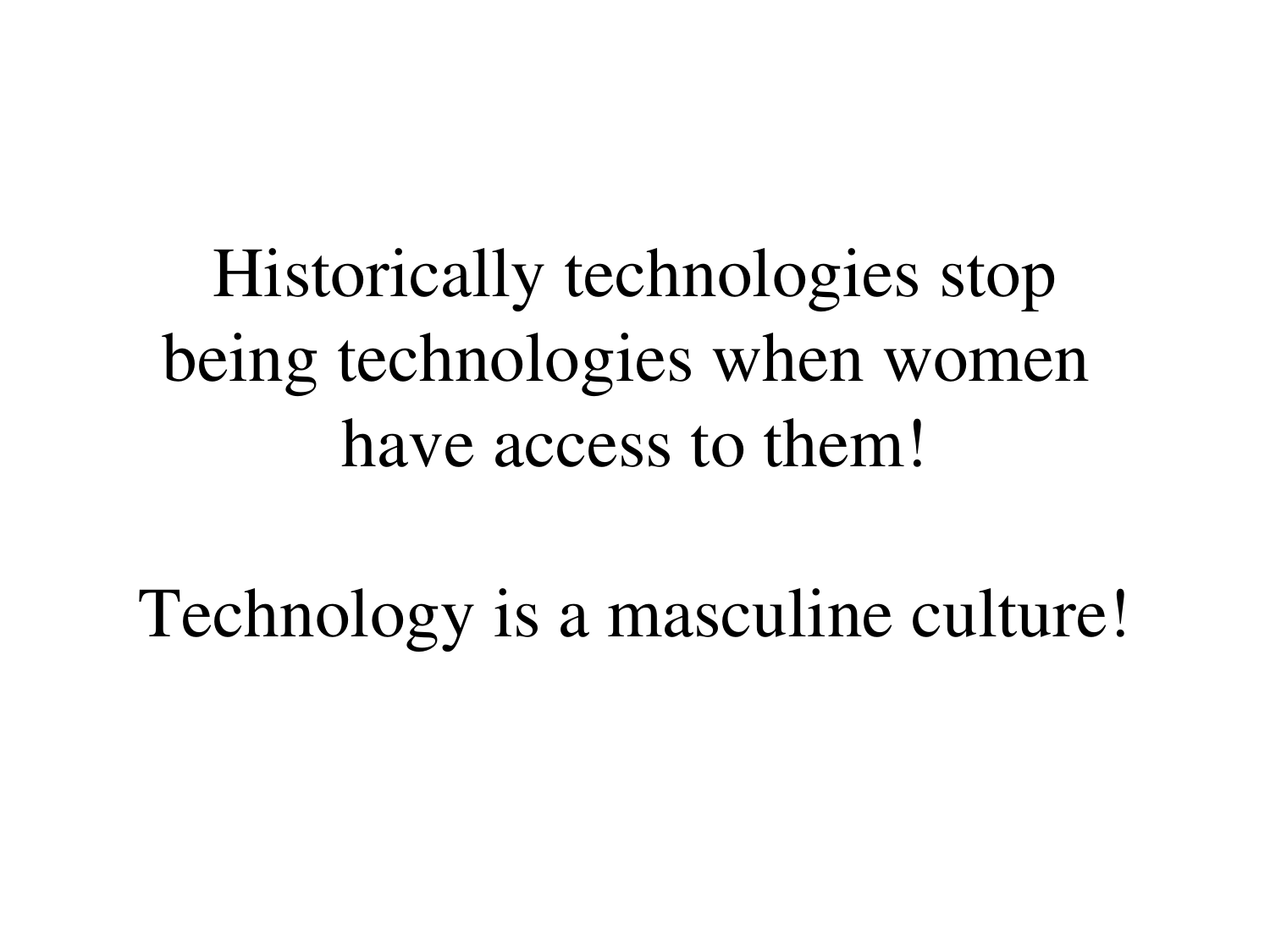# What can be done to change the situation?

- Code of Conduct
- Change of culture
- No "Flamewars"
- Value other tasks
- Provide role models
- Women giving presentations at conferences
- Mentoring projects
- Word of mouth
- Competition within FLOSS 4 vision and implementation
- Respect different ways of communication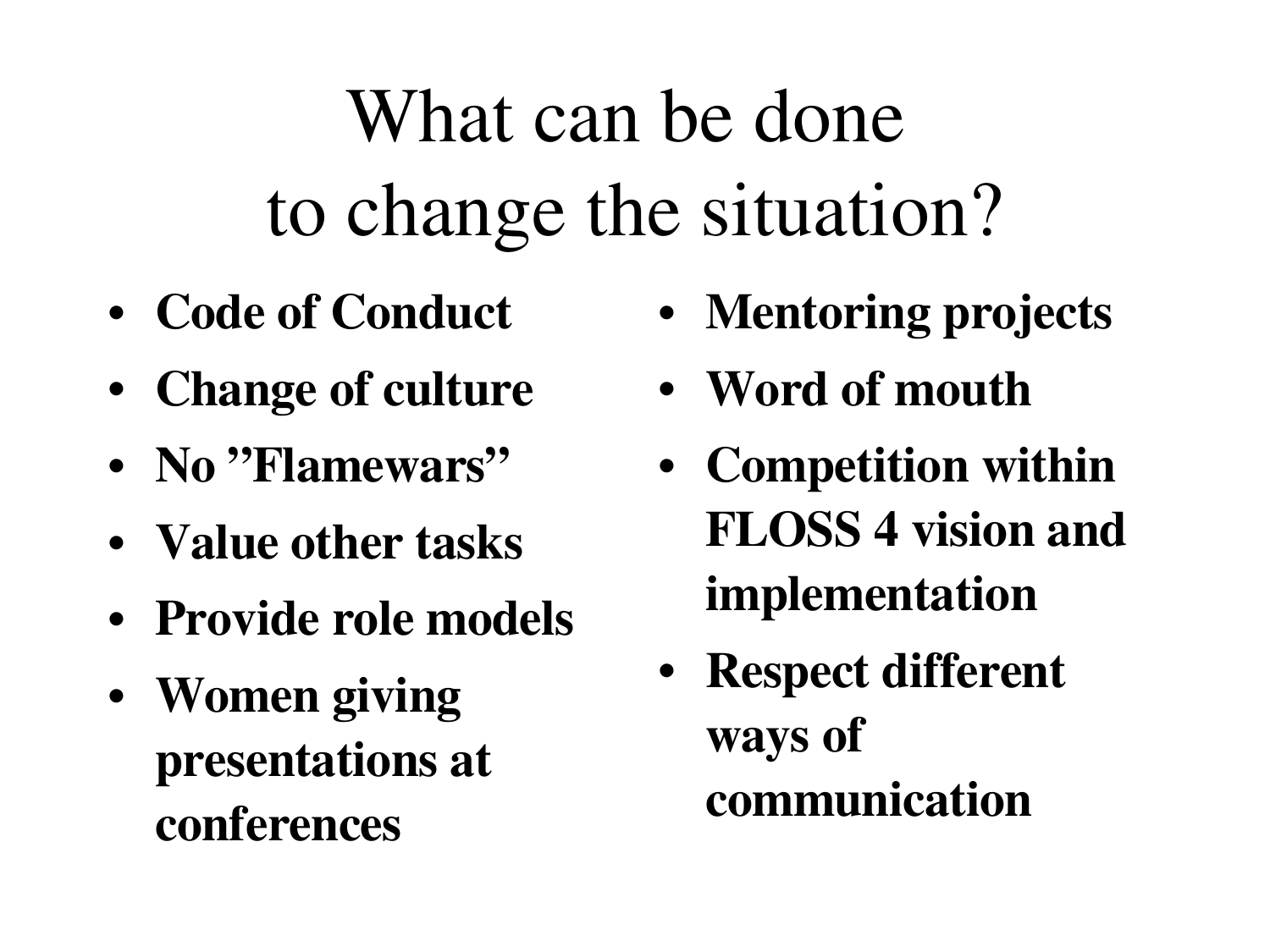What can be done to change the situation?

- Good for women = Good for everyone!
- Offer help at the terms of recipients
- Diversity is good!
- Universities to start change programs
- No women No sponsoring/funding?
- Create price for ICT female(s) of the year
- Merge technical and social values
- Have concern for the feelings of others
- Be open and flexible
- EU is behind the rest of the world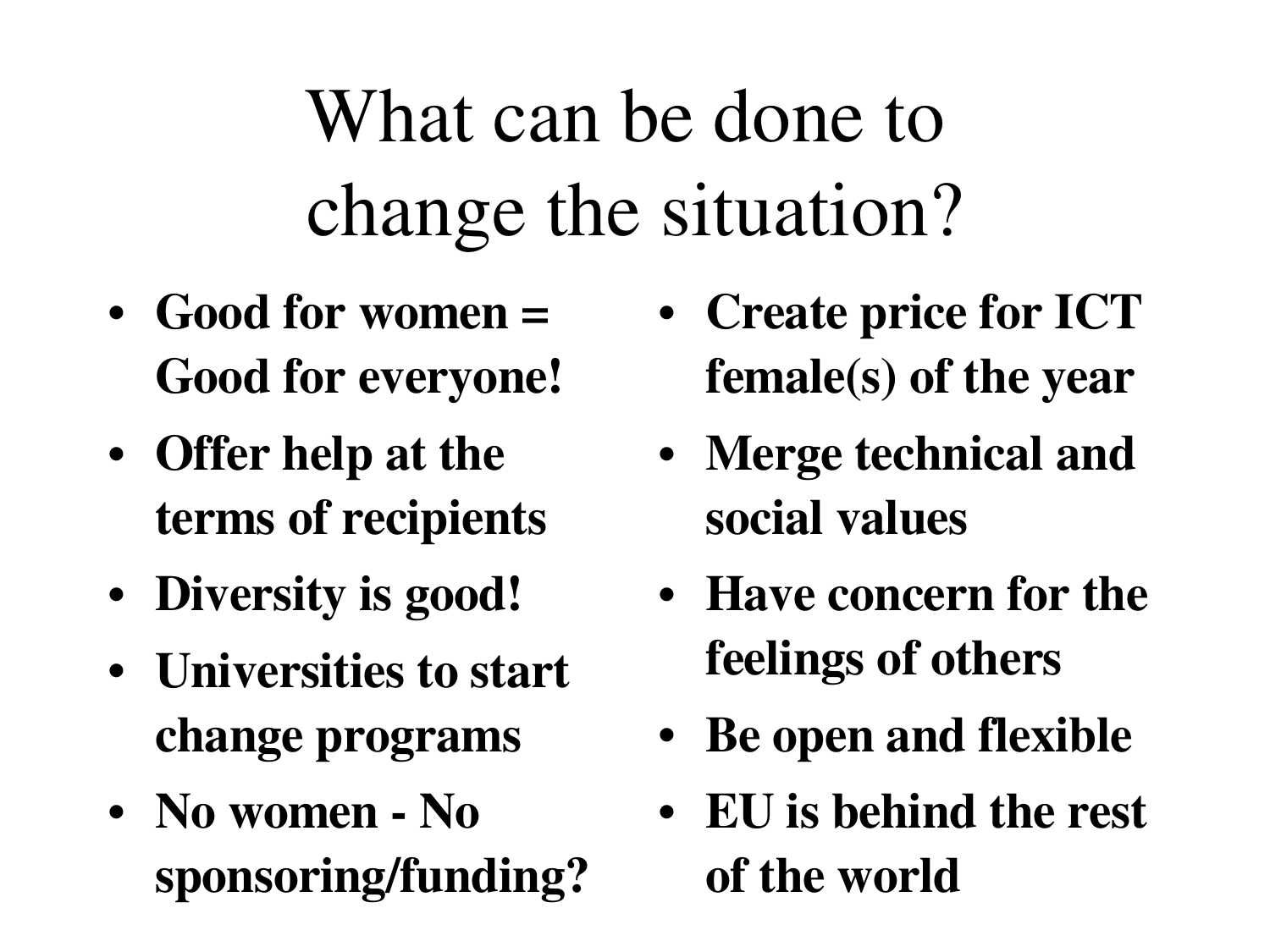What can be done to change the situation?

#### Short term interventions:

- Holiday camps
- Help to overcome confidence problems
- Offline events are crucial for the feeling of being integrated in a community
- Financial support for girls
- Foster the participation of girls in FLOSS activities at an early age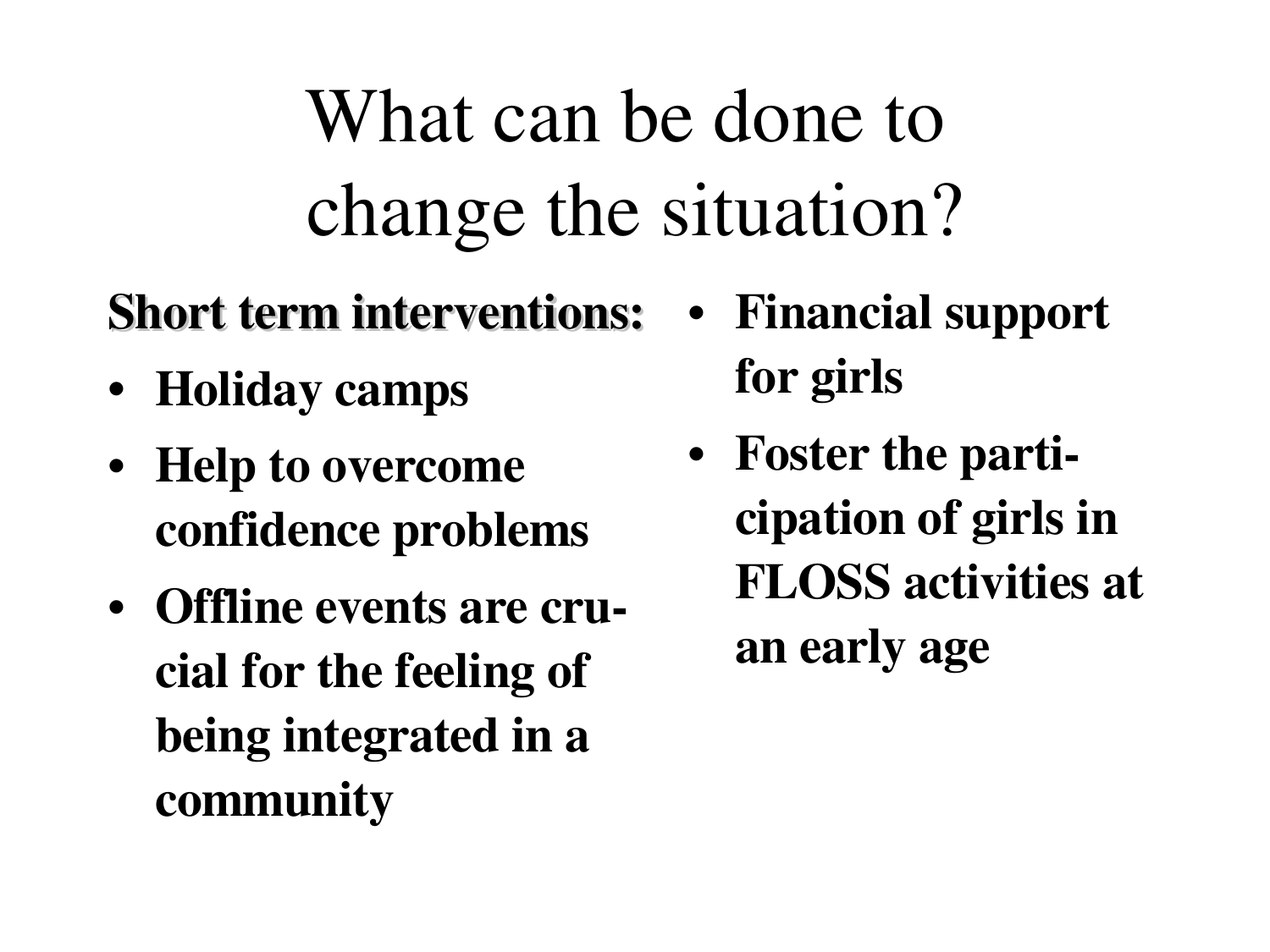#### Recommendations:

1) Work with the community's values and social dynamics.

2) Anything that has to do with special help based on gender is likely to undermine rather than assist.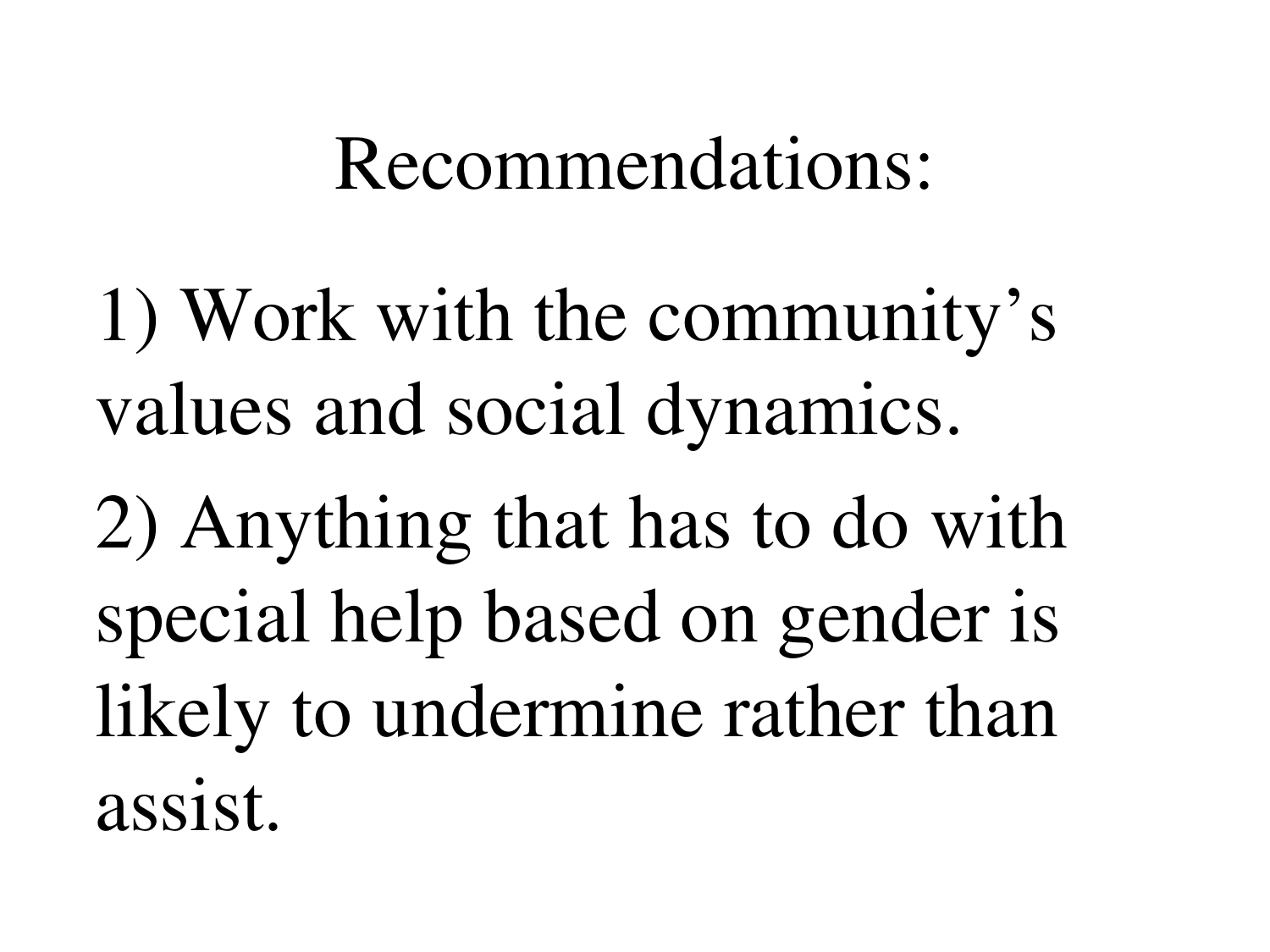### Recommendations

- " If we could bring the general hostility down it would probably help all people interested in contributions."  $-$  Alan Cox
- Bevare of different communication patterns and habbits between men and women.
- The norms of society in general are most likely mirrored to an extent. We in FLOSS can influence the future for better norms.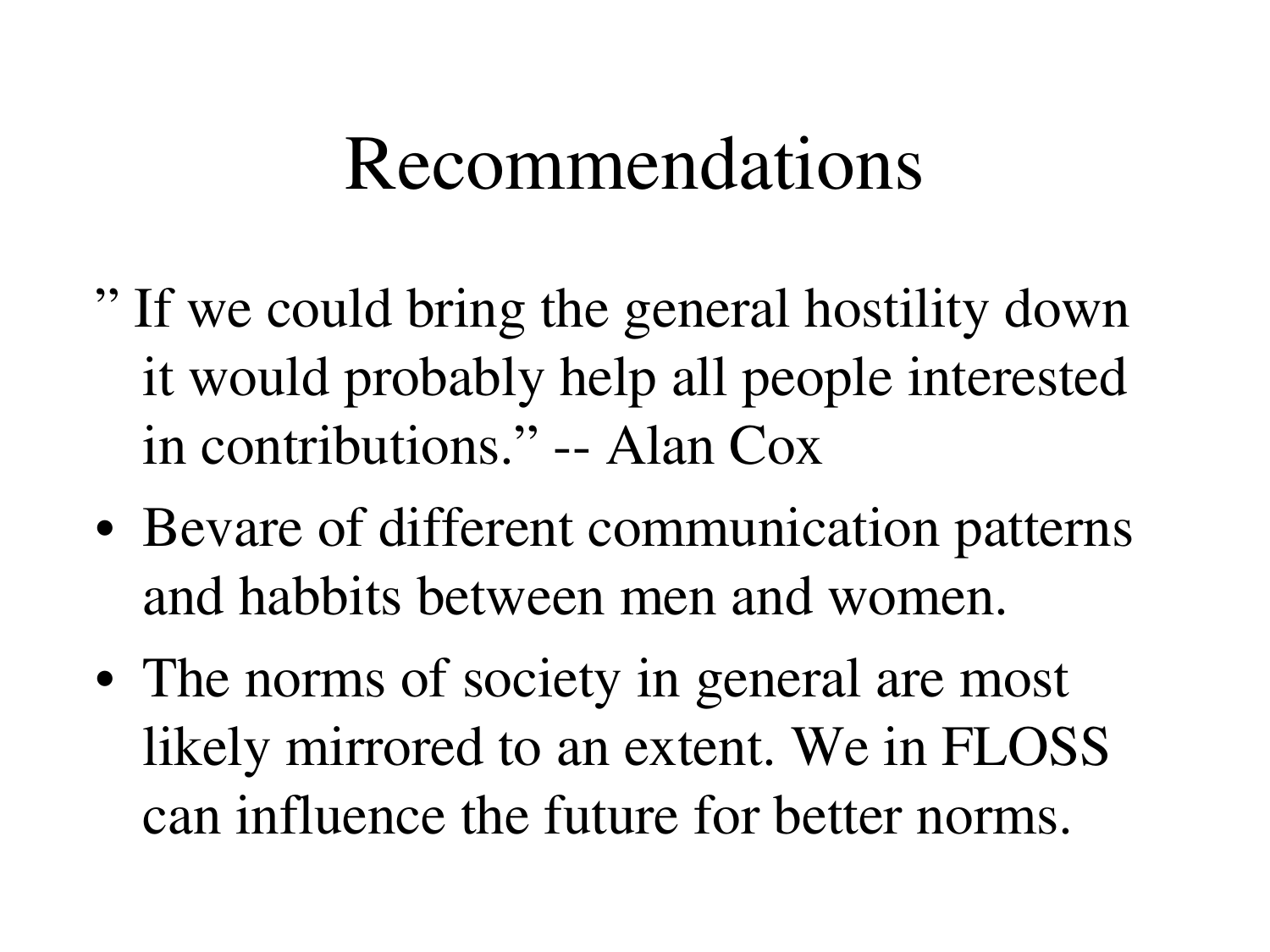Loosing a talented labour pool, and loosing with it the opportunity to build better technologies, is already recognised as a problem within the community.

This pragmatic concern is far more likely than social justice concerns to motivate action.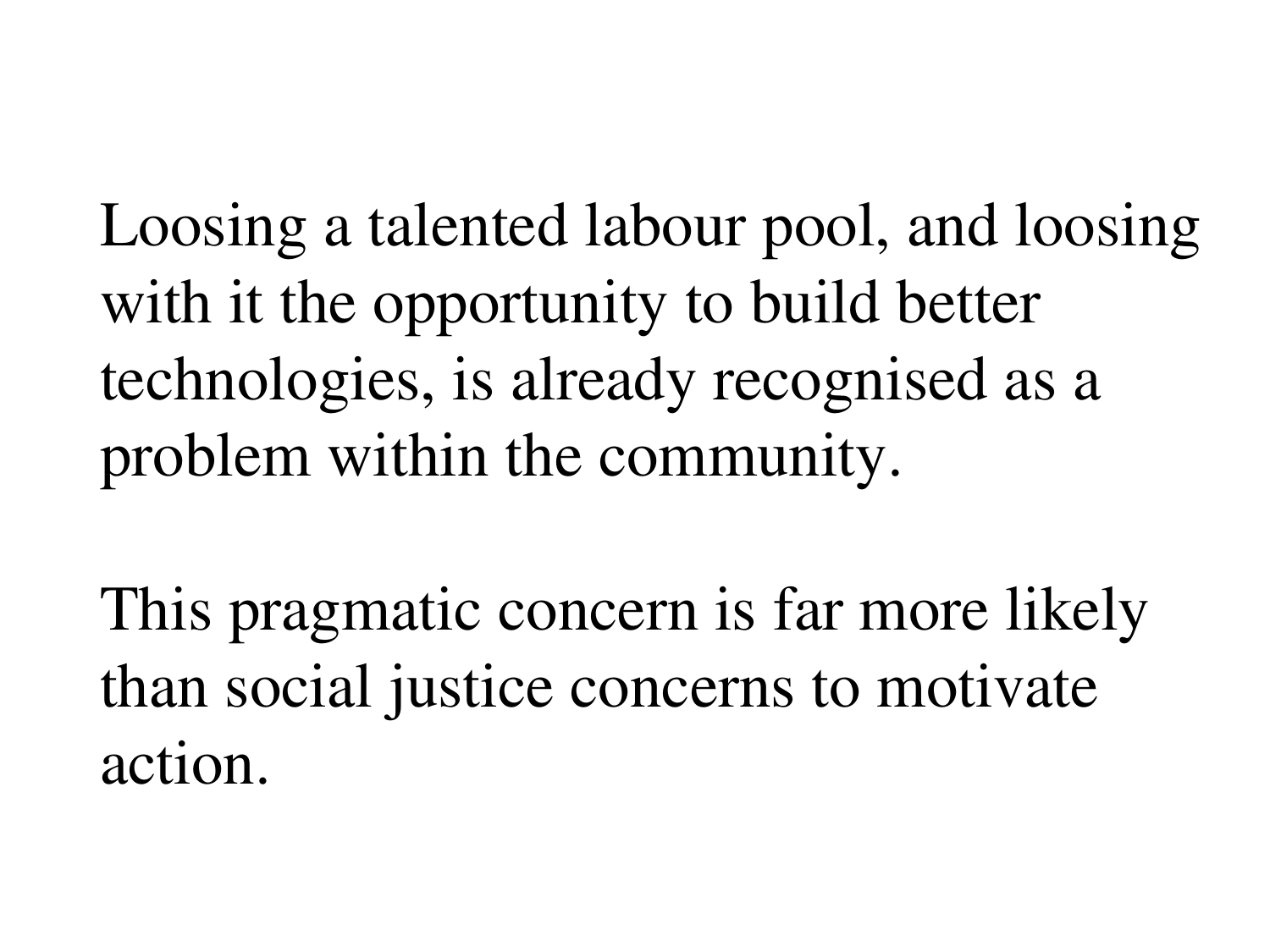What if there were equally many men and women?

#### Do you remember the pie charts on the slide 3 and 4?

How many more contributions would there be?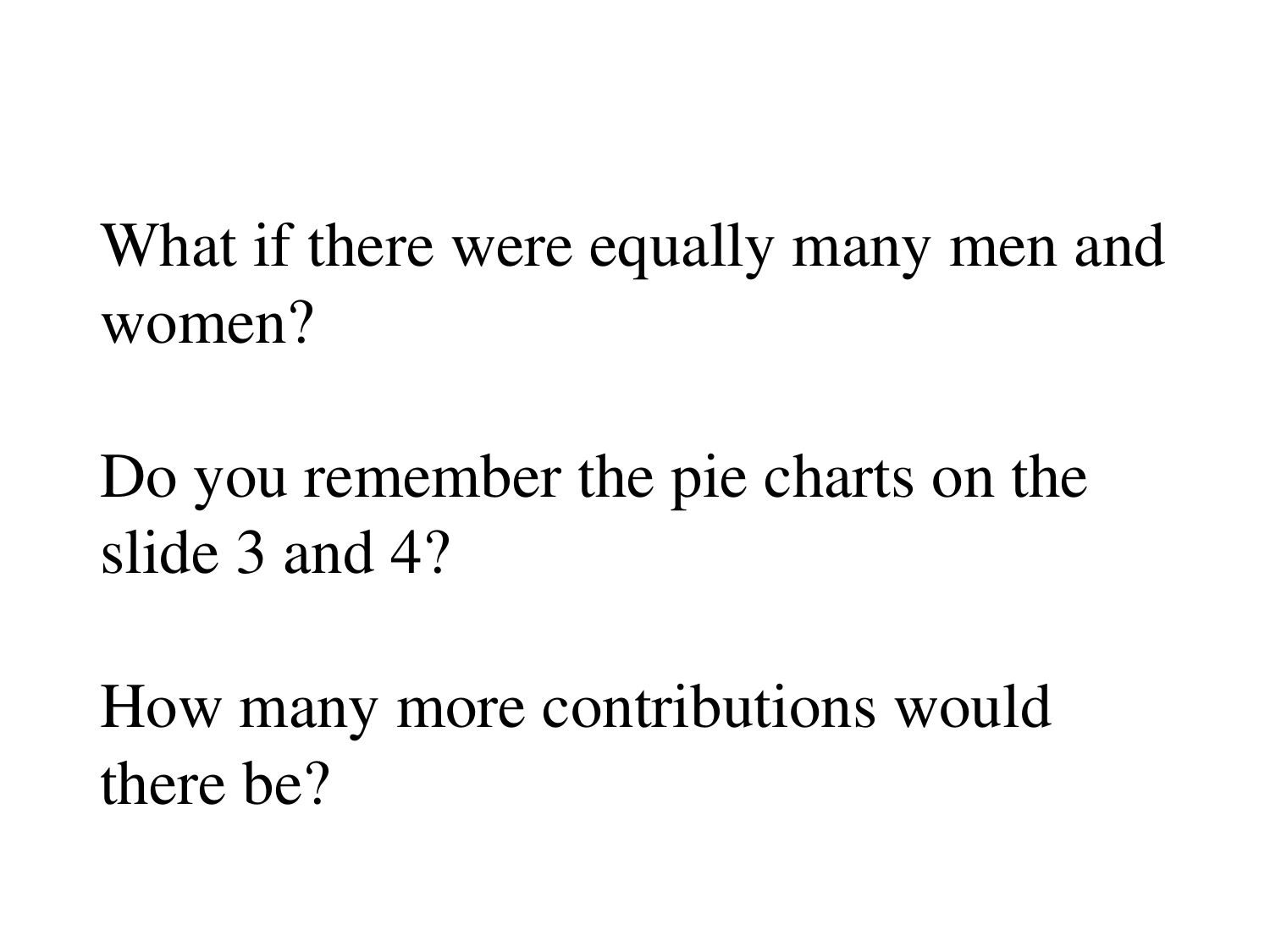### Conclusion

A mixed and welcoming culture is better for all ...

... than an all male dominated mono-culture.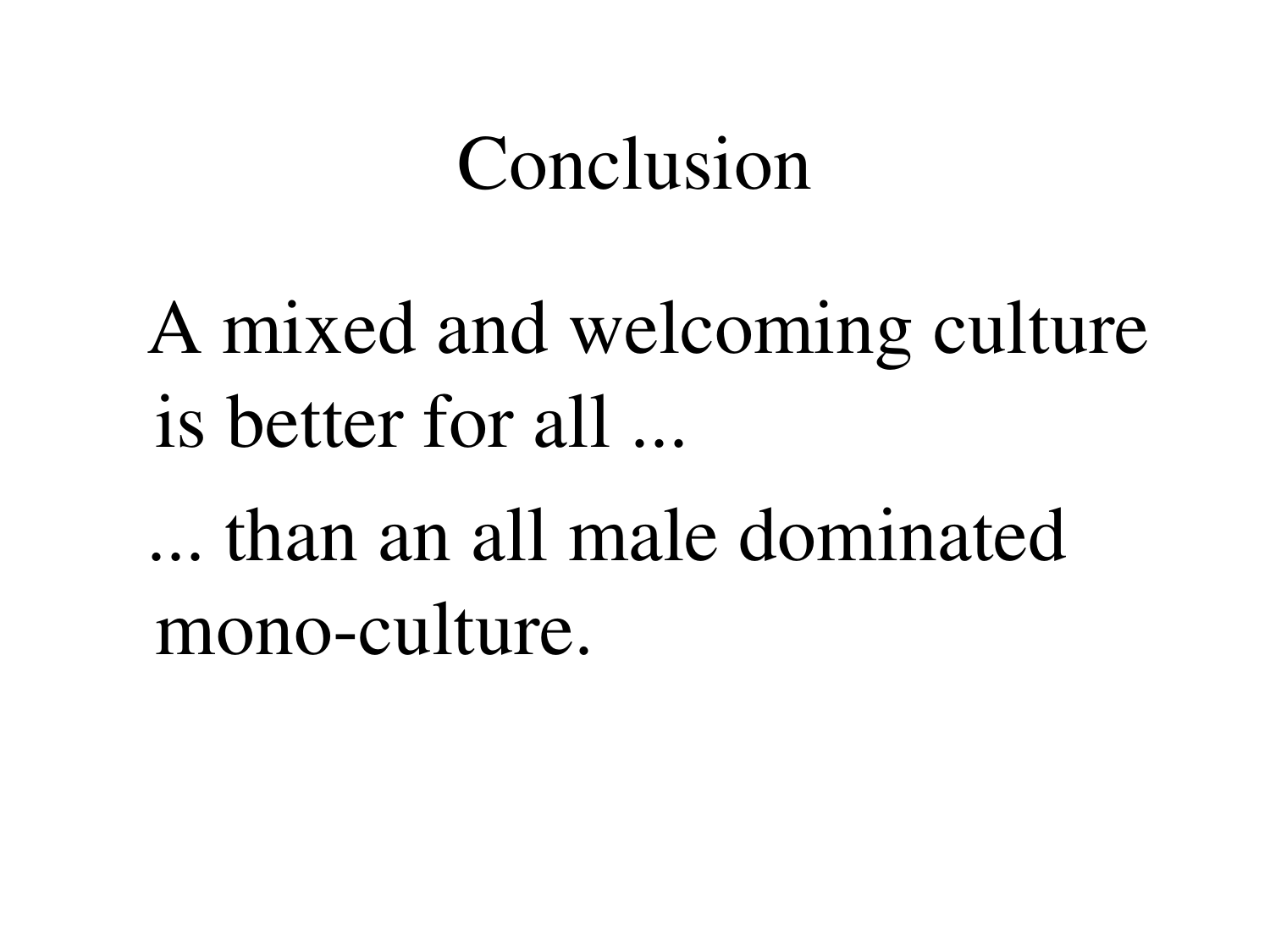# Where do we see positive change?

- The small school girls in Extremadura. 80% of the girls are active ICT users and creators - And they enjoy "IT"! :)
- Projeto Software Livres Mulheres, Brazil. <http://mulheres.softwarelivre.org/>
- Debian Women
- The GNOME Women's Summer Outreach Program 2006. http://www.gnome.org/projects/wsop/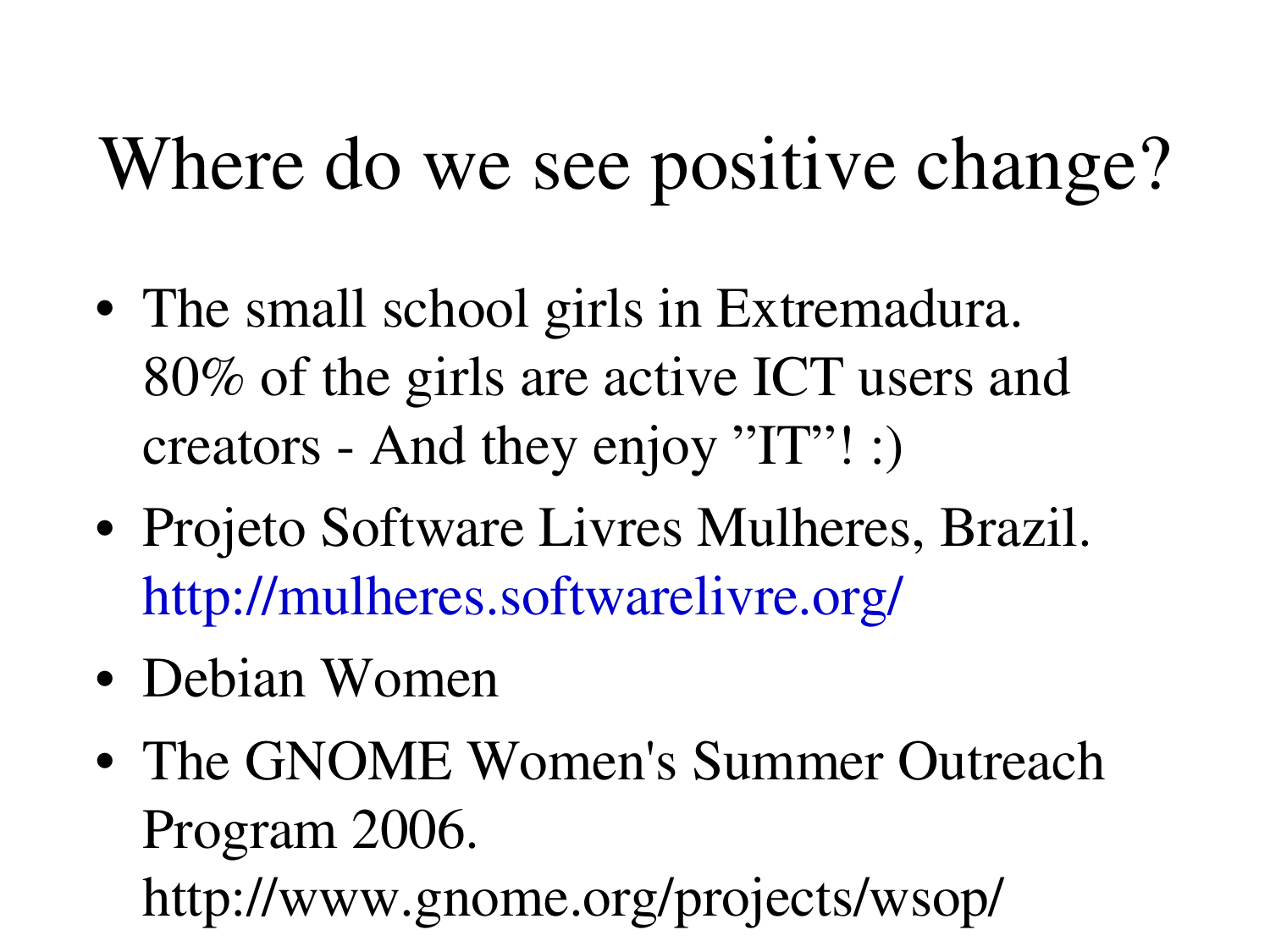# Links

- [http://www.debian.org](http://www.debian.org/)
- <http://www.flosspols.org/>
- The full flosspols report on gender http://tinyurl.com/ekdd7
- The recommendations <http://tinyurl.com/jtt2r>
- http://www.murrayc.com/blog/permali nk/2006/05/12/women-in-open-source